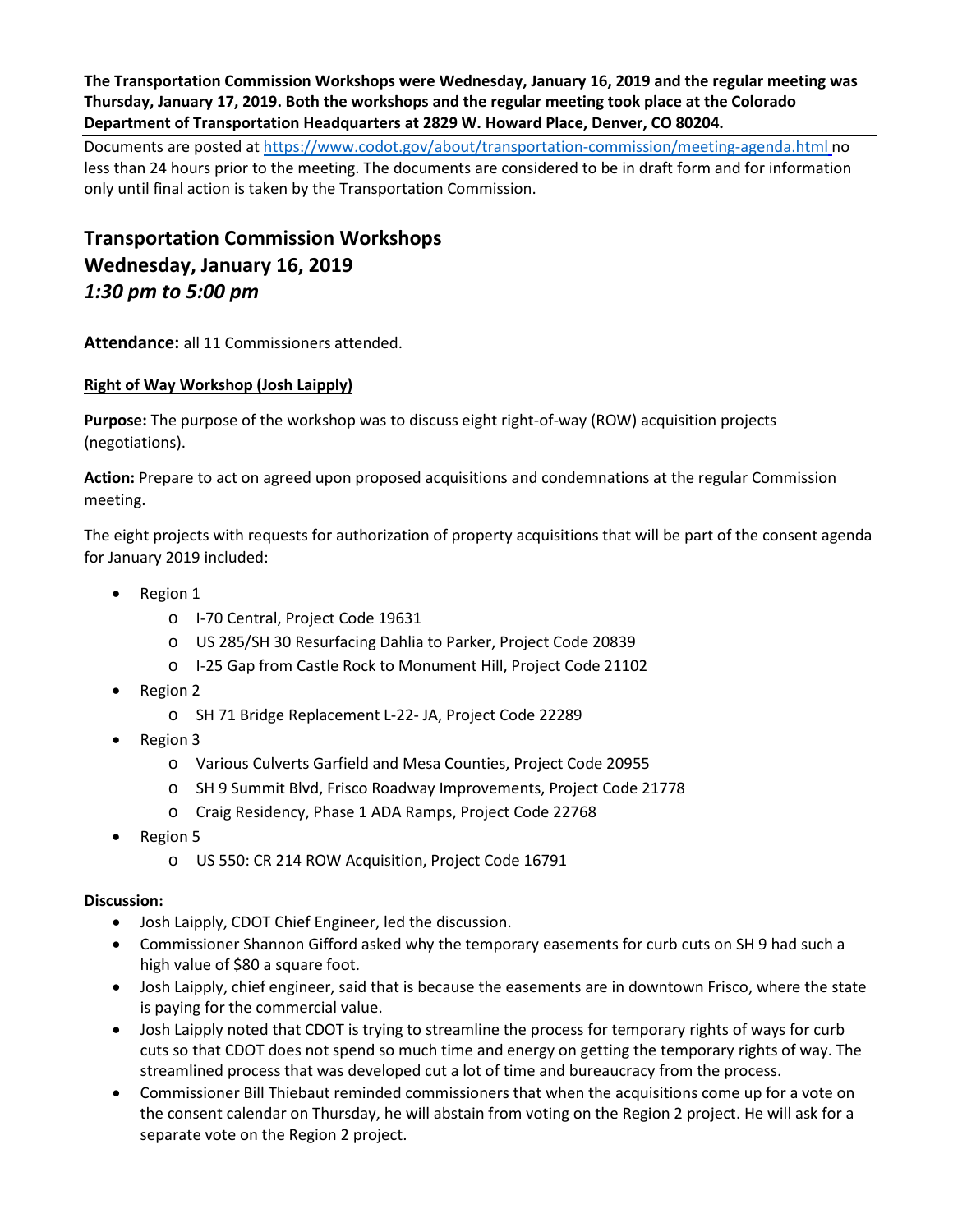# **[Construction](https://www.codot.gov/about/transportation-commission/documents/2018-agendas-and-supporting-documents/december-2018/1-rest-areas.pdf) Contracts and Administration (Josh Laipply)**

**Purpose:** Provide background on how the construction contracting and administration of construction works. The three commonly used contruction contracts and how changes to the contracts are administered during execution of the work. Josh discussed the current methods of dealing with changes and un-quantifiable work during construction. Input and comments from the TC were solicited to produce a follow up workshop with staff recommendations.

### **Action:** None.

CDOT utilizes three main construction contracts:

- o Design Bid Build The majority of our contracts are delivered via this method and are usually considered relatively low-risk and limited ability for innovations. The Contractor is given complete design plans with a list of items with estimated quantities to bid on. The lowest responsive bid is awarded the project.
- o Construction Manager/General Contractor (CMGC) Typically projects of larger scale, complexity and risk are delivered with this method. Contractors are screened down to the top three based upon experience and on the type of work that needs to be performed, and on their approach to pricing the project. Contractors are given a conceptual level of plans and are interviewed based on their approach to achieve the project goals and how to mitigate risk. The selected Contractor then assists CDOT in the final design of the work by evaluating the means, methods and costs to performing the work.
- o Design/Build Typically projects of larger scale, complexity and risk are delivered with this method. Typically, Contractors are screened down to the top three based upon their particular experience on the type of work that needs to be performed. Then Contractors are given a conceptual level of plans, with performance specifications to design and produce to and are either provided a maximum dollar amount with flexible scope, or a set scope with a low price component that is part of the overall selection score.

The approach to minimizing total project costs are a combination of mitigating risk and achieving the goals associated by selecting the right contract. Then balancing the amount of design and level of quality control that produces a good set of plans for the contract. A perfect set of plans does not exist and an effort to attempt to achieve that can drive up front costs and time delays, that become detrimental to the total project cost. Striking the balance of producing plans that are clear with little ambiguity without mitigating every risk that may materialize in the field is the goal.

CDOT has contractual mechanisms to assume construction risk from the Contractor (so that they do not price it into their bid) and to accommodate unforeseen risks or incorporate project benefits that were not known at the time of contract award. Force account is the tool that is used to pay for known un-knowns. An example would be Railroad Flagging, we know we need it do to work adjacent to the rail, but we don't know for how many days. Change Orders include design errors, CDOT initiated scope changes or site conditions that differ from those used as the basis of design.

### **Discussion:**

Commissioner comments were on the following topics:

- Low Bids Commissioner Jesus Pulido asked if CDOT always has to award a contract to the low bidder. Kathy Young of the Attorney General's Office answered that Colorado law requires CDOT to take the low bid for the design-bid-build projects, but allows more flexibility for the CMGC and the design/build projects. Josh Laipply said that 95 percent of the projects are design-bid-build.
- Large, Complex Projects Commissioner Ed Peterson said the larger, more complex projects often require new delivery systems like CMGC, and gives CDOT the advantage of more eyes on a project to address problems as they arise. David Spector of HPTE said different contracting methods like CMGC never transfer the risk from CDOT, they just help CDOT manage the risk better. When asked, Josh Laipply said CDOT has no hard rules about how large a project needs to be before CMGC or design/build are used.
- Change Orders Several commissioners expressed concerns about change orders, and how frequently contractors use them. Some change orders are due to CDOT-initiated scope changes or site conditions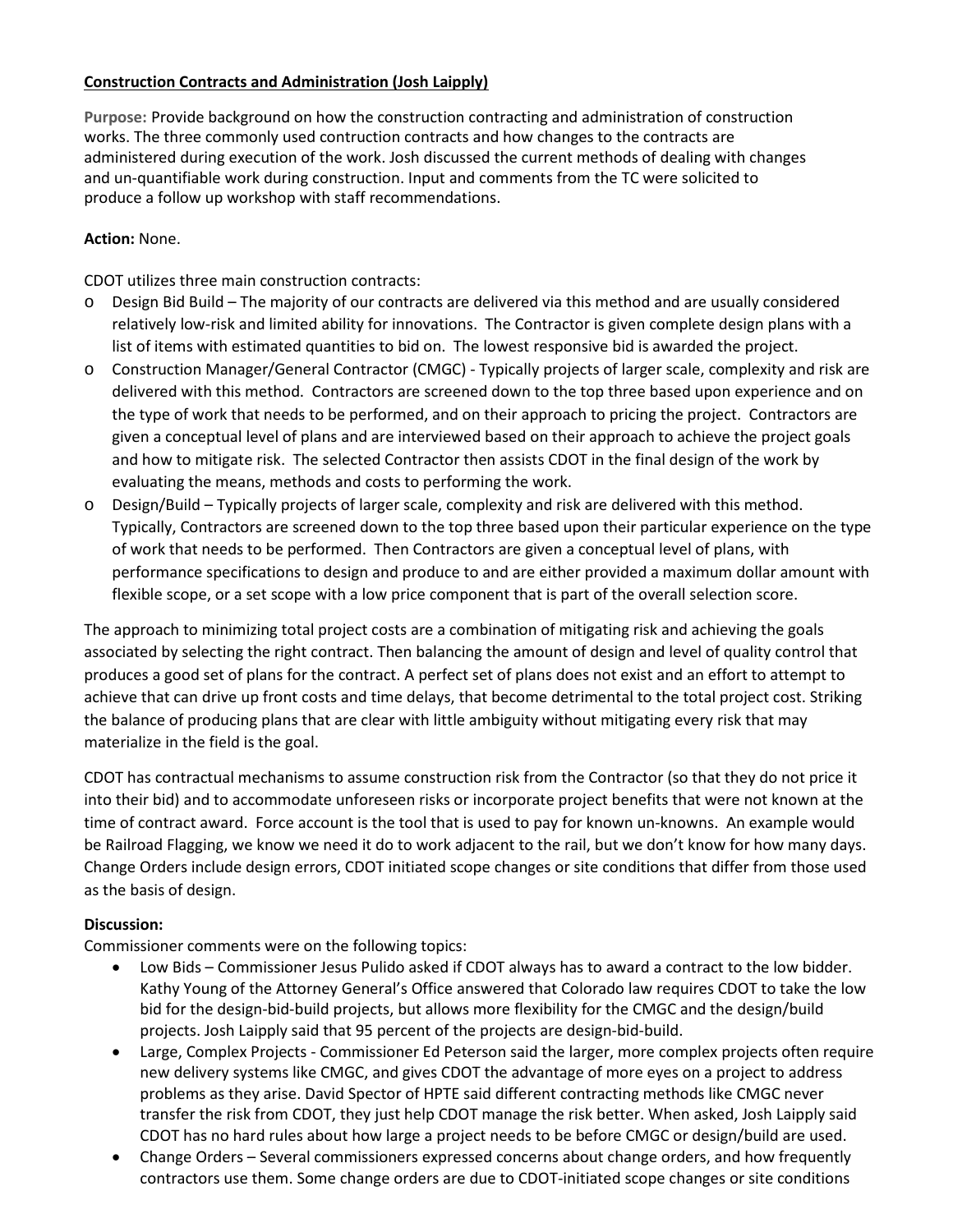that differ from those used as the basis of design. Commissioner Stephen Hofmeister asked if CDOT could disqualify some from bidding if the record shows they have a history of bidding low and then hiking the price through change orders. Josh Laipply said that a contractor's history of bidding low and raising the cost through change orders should be more of a weighted factor. Commissioner Ed Peterson said using a prequalification matrix is as much science as art. Josh Laipply said CDOT tries to find the sweet spot between risk and predictability for contractors. Commissioner Hofmeister said fuel costs should never be a reason for a change order; a good contractor has all supplies already lined up before a job begins. Commissioner Kathy Hall said she knows a contractor who contends that CDOT's project designs of don't work for them.

- Audit Committee Commissioner Bill Thiebaut recommended that the commissioners study a report that Frank Spinelli of the CDOT Division of Audit produced. That report indicates that from 2014-2017, 18 percent of total project costs were due to change orders. Josh Laipply said Jane Fisher of the Office of Program Management tracks project costs and the reasons for cost increases.
- Other Commissioner Rocky Scott commented that issues contractors have with CDOT might be elevated to state legislators.

### **Allocation of Funds for Discretionary Grants and Major Projects (Jeff Sudmeier)**

**Purpose:** To review a proposed allocation of funds to two major projects to leverage federal grants and ensure projects move forward despite uncertainty associated with Senate Bill (SB) 17-267 and SB 18-001 funding.

**Action:** No action is requested this month. Staff will request approval in February, based on TC direction.

The staff recommendation is to utilize remaining unallocated FY 2019 SB 267 funding in the amount of \$44.2 million, and TC Program Reserve funds in the amount of \$96.8 million to address the current funding needs on the I-25 South Gap project (\$133 million) and the Colorado V2X (\$8 million) project. Additional remaining funding needs on I-25 North, the Colorado V2X project, and other FY 2019 SB 267 projects, can be addressed later this summer or fall, when there is more certainty regarding available funds via SB 1, SB 267, or other funding sources.

- Jeff Sudmeier, CDOT Chief Financial Officer (CFO), presented information regarding previous allocations of funds for discretionary grants and major projects.
- Although this item was for information only, followed by action next month, commissioners seemed to be in general agreement with the proposal.
- In answer to a question from Commissioner Kathy Connell, Jeff Sudmeier said the proposal would not affect funding for other projects because money needed for I-25 North would be backfilled from the TC Reserve Fund.
- Jeff Sudmeier said the reasons for the proposal are to:
	- o Make it possible for the DRCOG Board to avoid having to amend its Transportation Improvement Program (TIP) – a lengthy process - by keeping the funding source of SB 267 for South I-25.
	- o To be able to get started on construction of the third package on I-25 South this construction season despite uncertainty about Senate Bill 17-267 and SB 18-001 funding.
- Several commissioners said it would be impolitic for the TC to have to stop construction on either I-25 South or I-25 North. Josh Laipply agreed that it would be very political to stop them now, but that the projects were undertaken based on an extensive data-driven process.
- Commissioner Peterson commented that safety alone is a convincing argument for the I-25 South Gap project.
- While supportive of the proposal, Commissioner Kathy Gilliland said she hates depleting the TC Reserve Funds "down to zip". The TC Reserve Fund has a current balance of \$133.1 million. Backfilling \$88.8 million to I-25 North and the allocation of \$8 million to the Colorado vehicle to infrastructure (V2X) project would leave a balance of \$36.3 million. According to Jeff's memo, the remaining balance should provide sufficient funds to match outstanding grants.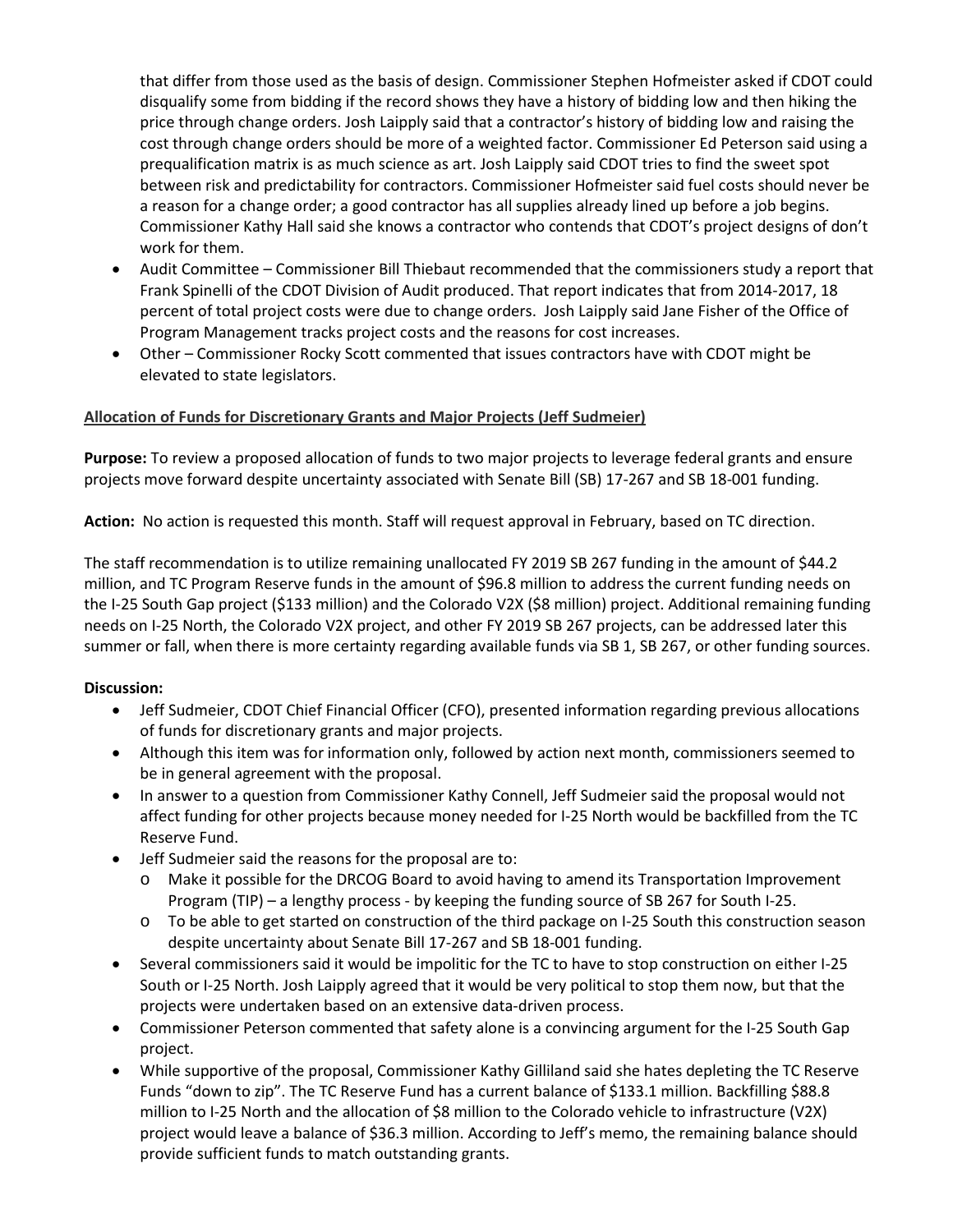- Commissioner Steven Hofmeister suggested that if CDOT needs more money for the two I-25 projects, the money could come from the V2X project.
- Commissioner Rocky Scott noted that much depends on the Colorado Legislature staying the course on funding for CDOT.
- Herman Stockinger, Director of the CDOT Office of Policy and Government Relations said it is likely CDOT will get more money from the legislature this legislative term.

### **Centennial Airport SIB Loan & Construction Update (Jeff Sudmeier)**

**Purpose:** The purpose of this workshop was to provide the TC an update CDOT received in December 2018 to the project at Centennial Airport, which is supported by CDOT's State Infrastructure Bank (SIB) Loan approved for \$8 million by the TC in March of 2018.

**Action:** None- CDOT's Office of Financial Management and Budget (OFMB) requested that the TC review the memo and attached notification from Centennial Airport, and provide guidance to Department Staff on required loan modifications, if any.

### **Discussion:**

• Commissioners had no comment other than that the request does not affect CDOT.

### **[Colorado Freight Plan \(Tim Kirby\)](https://www.codot.gov/about/transportation-commission/documents/2018-agendas-and-supporting-documents/december-2018/4-mobility-choice.pdf)**

**Purpose:** The purpose of this workshop was to provide an overview and update on the development of the Colorado Freight Plan (CFP).

**Action:** Informational only; no action is required.

The CFP is a statewide, multimodal plan addressing Colorado's primary freight modes, including highway, freight rail, and air cargo systems. The CFP emphasizes highway freight mobility to reflect the importance of trucks in moving goods in Colorado and to reflect CDOT's roles and responsibilities for the state highway system. The CFP is a strategic policy plan with goals aligned to the SWP and national freight program.

A required element of the CFP is a Freight Investment Plan (FIP). The FIP documents and outlines CDOT's strategic investment approach to allocate National Highway Freight Program (NHFP) funding. The TC guides this approach through the selection of NHFP projects. The FIP is included as an appendix to the CFP and is a listing of prioritized freight-specific projects anticipated for funding through the NHFP. In September, the Commission approved the NHFP FY 18 project list that will be included in the FIP. The CFP will be amended in future years as projects are selected.

Development of the CFP started in January of 2017 and is anticipated to be completed in March 2019, following FHWA approval.

- Tim Kirby, CDOT Multimodal Branch Manager, overviewed the steps that occurred in developing the CFP.
- As part of compliance with the FAST Act, CDOT developed the State Highway Freight Plan and then the Colorado Freight Plan.
- Commissioners are free to review and comment on the document as a link to the CFP is provided on the memo and in the presentation in the TC packet.
- Two key components of the CFP are the plan document and FIP where projects live in the Plan Appendix. The intent is to update annually the FIP in the appendix vs. amending the plan annually.
- The CFP is also linked to the 2040 Statewide Transportation Plan (SWP).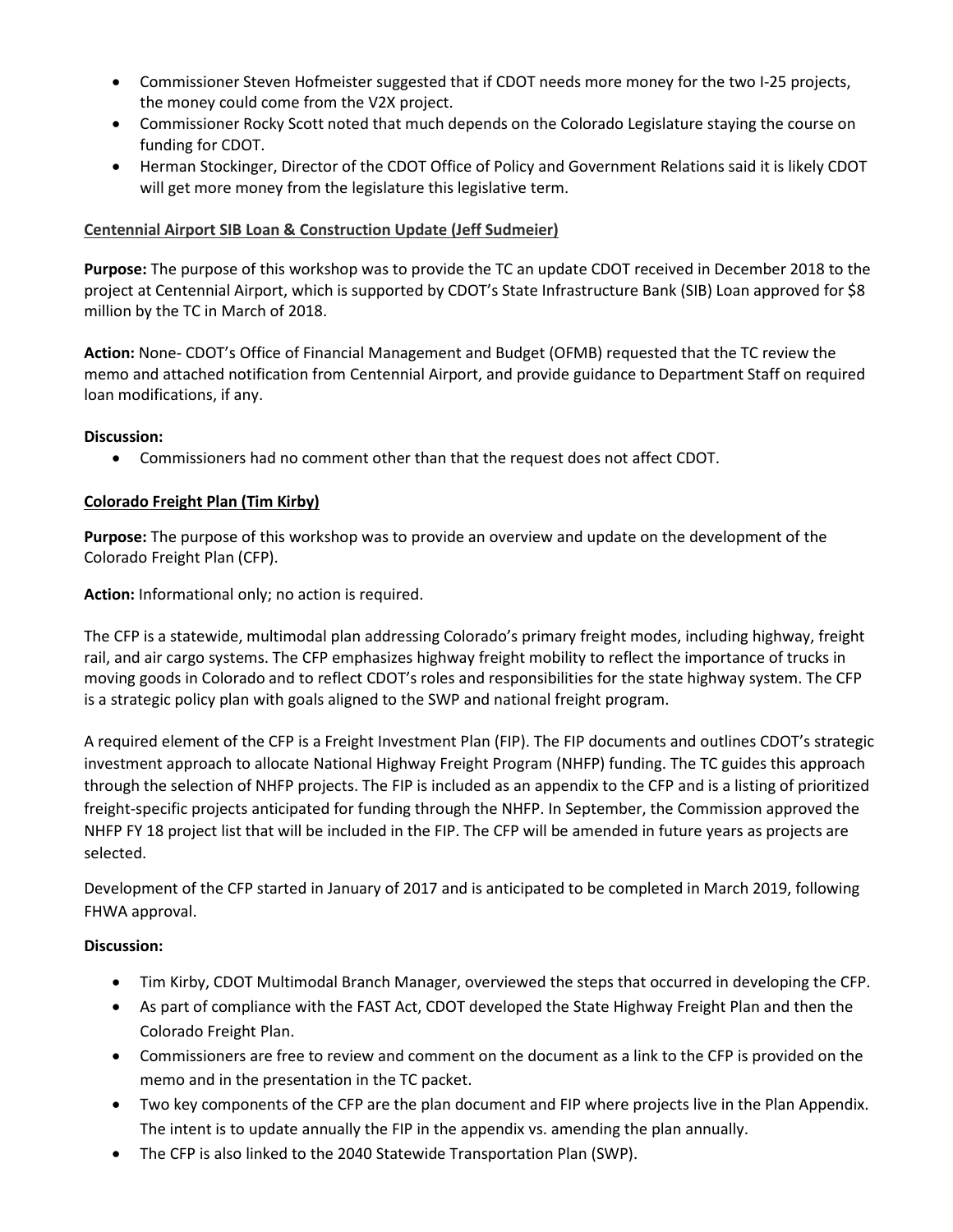- The CFP serves as a strategic tool for discretionary grants, as there are instances where more weight is given to projects and improvements included in the CFP, and other candidate projects.
- CDOT staff engaged the Statewide Transportation Advisory Committee (STAC) and Transit and Intermodal (T&I) Committee at every step along the way of CFP development.
- Key sections of the Plan that Tim highlighted included:
	- o Engaging stakeholders
		- A diverse group of stakeholders were engaged and survey were conducted with a number of stakeholder groups
		- FHU was the consultant partner
	- o Connecting freight to the economy
		- General public doesn't connect freight to economy Colorado Delivers is the initiative that is a response to this concern. It highlights the importance of freight to the state economy, and provides an opportunity to shares communication materials with partners.
		- Key trading partners with Colorado were overview providing information on inbound and outbound Colorado freight transported by tonnage and value to other states Key states noted for Colorado in terms of inbound and outbound freight movement are Wyoming Utah, Texas, and California.
	- o Assessing safety, mobility and asset condition
		- An overview of how Safety was integrated into the CFP as an example was highlighted.
		- Crash data used included truck crash hot pots and high volume truck crash locations
		- Safety is a goal of the CFP, and Safety strategies, performance measures and investments are presented in the CFP.
			- For the Commercial vehicle safety goal area, a strategy is to prioritize identified commercial vehicle safety locations for funding within NHFP project selection.
			- ₋ A commercial safety performance measure is the number of commercial vehicles involved incident rate per 1 million truck VMT.
			- ₋ An investment action in the CFP is "Commercial vehicle safety is an identified FAC priority investment and safety is a criterion in the NFHP project selection process. CDOT employs the Multiple Objective Decision Analysis (MODA) process and tool for NHFP project selection including the safety criterion".
	- o Next Steps include:
		- TC CFP Review period– see link to document in the TC packet memo.
		- TC Comments are due back to staff by end of January 2019.
		- In February 2019 staff will address TC comments and return to review the revisions if needed.
		- **FHWA is anticipated to approve the CFP in March 2019.**
		- **After that key elements of the CFP will be integrated into the 2045 SWP when** coordination with partners discusses CFP implementation actions.
	- o TC members raised no comments on the CFP as the workshop concluded.

# **2045 Revenue Projections (Tim Kirby and Jeff Sudmeier)**

**Purpose:** To discuss proposed 2045 Long Range Revenue Projections for the 2045 SWP, which outline estimated revenues by source from FY 2020 to FY 2045.

**Action:** No action requested. The TC will be asked to adopt a scenario for fiscal constraint in February.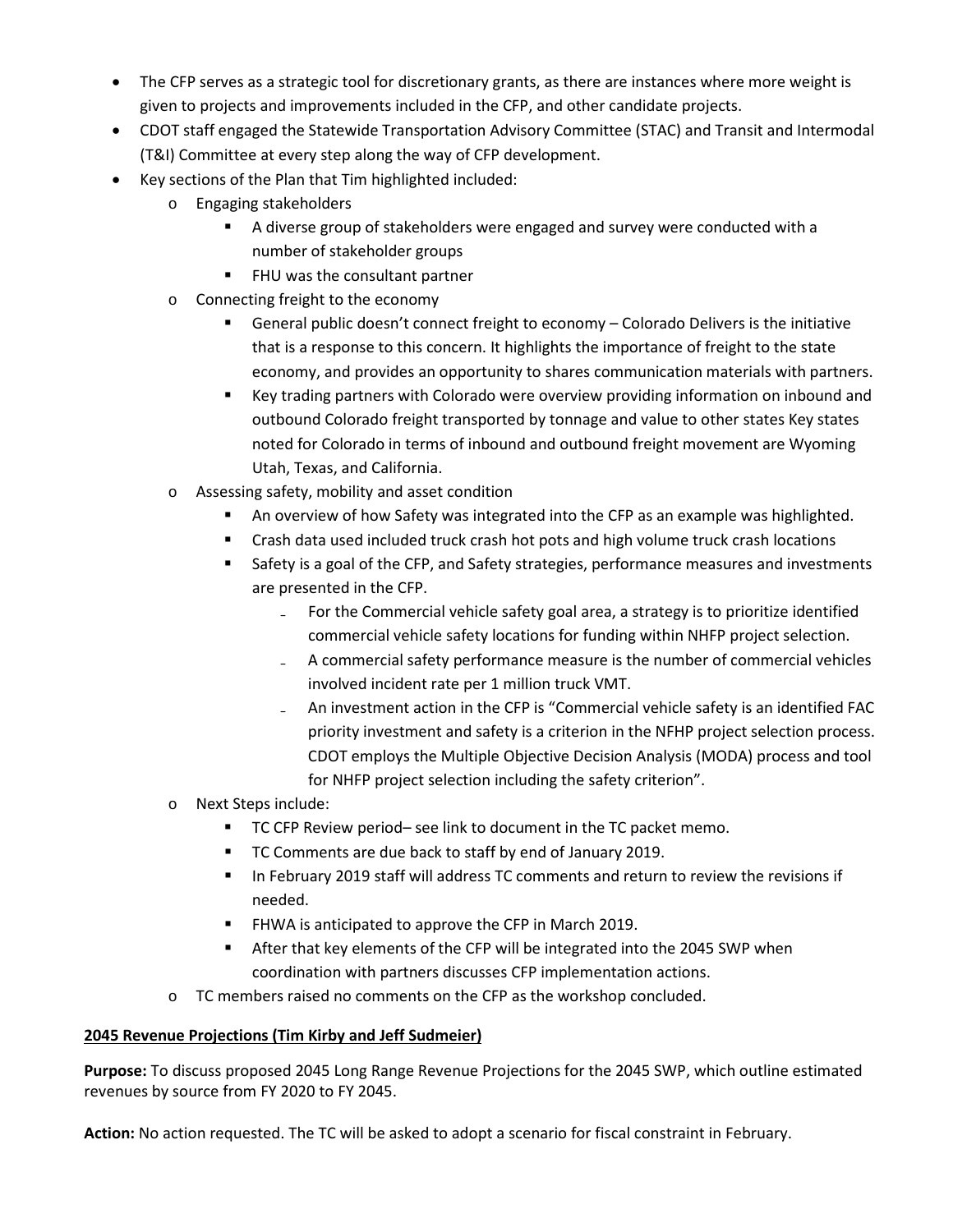Long-range revenue projections are developed in advance of each SWP, and provide the basis for the subsequent Program Distribution process. The next opportunity to revisit and update revenue projections will be in approximately 4-5 years (2023-2024). Program Distribution is the process by which long-range estimates of revenues are assigned to programs, based on performance objectives and priorities established by the TC with input from planning partners. Together, revenue projections and Program Distribution provide the financial framework for the development of the SWP, Metropolitan Planning Organization (MPO) and Transportation Planning Region (TPR) Long-Range Regional Transportation Plans (LRTPs), the Transportation Improvement Programs (TIPs), and the Statewide Transportation Improvement Program (STIP). Revenue projections and Program Distribution are adopted by the TC. A work group of the STAC met monthly in 2017 with staff to provide input on the development of the 2045 Long Range Revenue Projections. Staff reviewed the assumptions and draft revenues with the Transportation Commission in November, 2017. The TC supported those assumptions, however, given the potential for changes coming out of the 2018 legislative session, staff did not request TC approval at that time. The 2045 Long-Range Revenue Projections have since been updated based on more current data and to reflect recent changes associated with Senate Bill 18-001, but otherwise retain the same assumptions reviewed previously. Several scenarios were developed and considered.

Options for consideration include:

- Option #1 Adopt the Medium Revenue Scenario for fiscal constraint
- Option #2 Adopt the High Scenario for fiscal constraint (Staff Recommendation)
- Option #3 Adopt the Low Scenario for fiscal constraint
- Option #4 Consider other revenue scenarios or options

The staff recommendation is to adopt the High scenario for the establishment of fiscal constraint of long range transportation plans, TIPs, and the STIP (the level of constraint in the years of the next TIP and STIP is the same under the High Scenario and the Medium Revenue Scenario, since the additional revenue is not assumed until FY 2026-2027). Given CDOT's recent success with discretionary grant awards, additional funding from the Legislature through SB 228, SB 17-267 and SB 18-001, and public interest in transportation funding resulting in ballot measures 109 and 110 (although defeated) and the upcoming 2019 referred ballot measure, it is reasonable to expect that additional funding could become available in future years.

- Jeff Sudmeier explained that this work is a Joint CDOT Division of Transportation Development (DTD) and CDOT Division of Accounting and Finance (DAF) effort for 2045 SWP.
- The current schedule for the 2045 SWP is to adopt the plan in early 2020.
- Long-range fiscal year (FY) 2020 out to FY 2045 are the years for the SWP revenue projection.
- We use SWP revenue projections to determine how we might spend the revenues and identify the funding gap (comparing revenues to a high level list of projects with cost estimations). This analysis is the fiscal constraint component of the SWP and Regional Transportation Plans (RTPs) that is also reflected in the Metropolitan Planning Organizations (MPOs) Transportation Improvement Program (TIP) and CDOT's State Transportation Improvement Program (STIP). CDOT updates their STIP on annual basis.
- Assumptions for revenue projection presented were developed cooperatively with planning partners.
- In 2017, staff made some projections for revenue. There was lots of uncertainty in these numbers two events impacted the decision to wait for finalizing the revenue projections – (1) in 2017 see what state legislative session produces, and (2) wait for the November election to see if propositions with more money for CDOT occur.
- Time to get revenue projections finalized is now, as we begin the development of the 2045 SWP.
- Generally the assumptions are the same as work group developed a year ago, but the key changes are the new numbers reflect current laws and current data.
- Jeff presented information on the three revenue scenarios and how assumptions differed between them.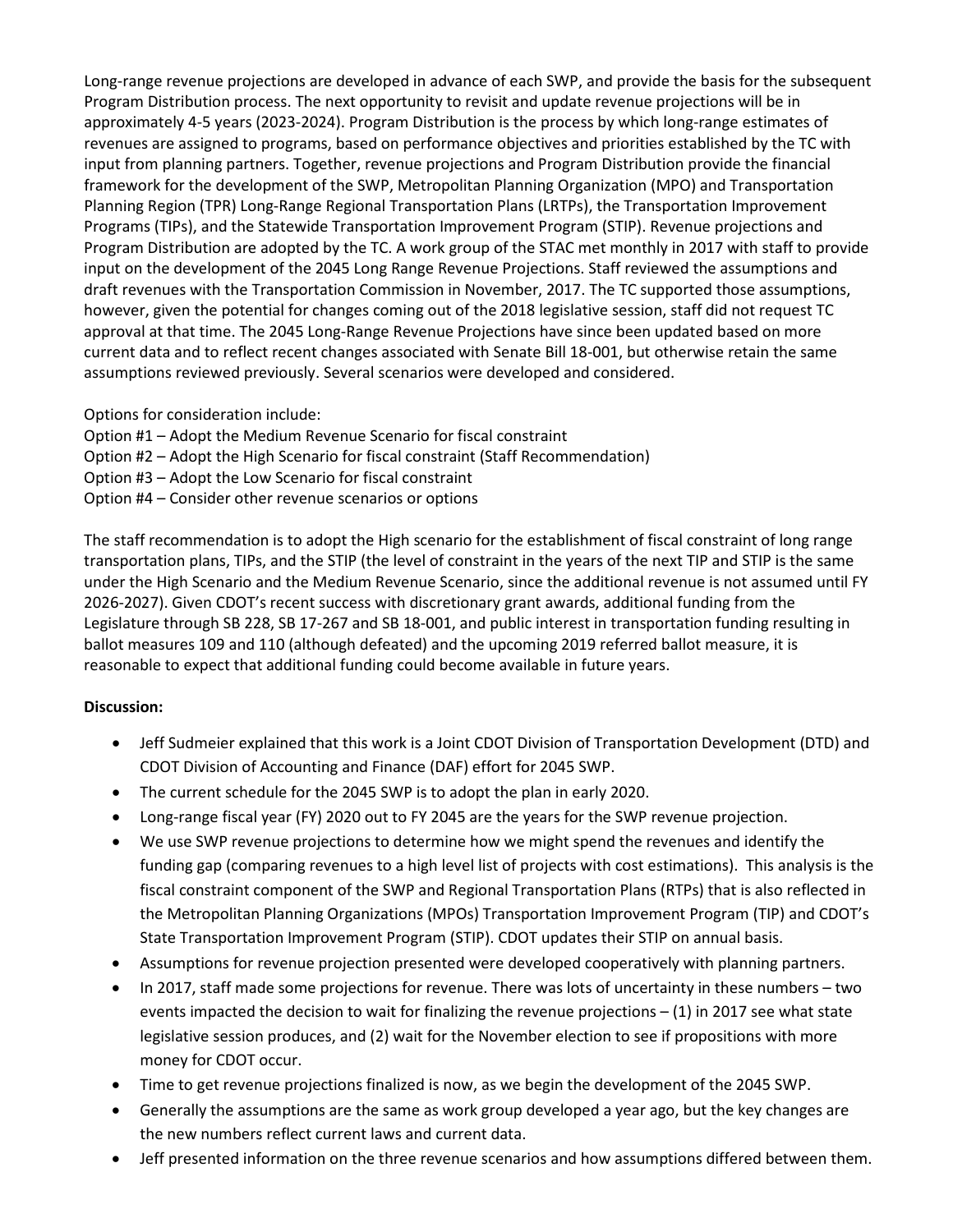- Jeff explained that the medium scenario is the CDOT baseline scenario, for federal revenues it assumes shoring up of the federal trust fund, being backfilled by the state general fund. Assumes after the passing of the FAST Act revenues stay at same with increase of 0.5% annually.
- For state revenues, CDOT used a revenue model that incorporates multiple factors including fleet makeup and turnover, population growth, fuel efficiency, etc., and includes a forecast HUTF funds assuming current laws and funding levels.
- The high revenue scenario adds assumption starting in 2026 an additional \$300 million annually from an undetermined source. CDOT looked at history of new sources over time and found if one new source happens roughly a conservative estimate would be \$300 million.
- The Low revenue scenario has the same assumptions as medium scenario but assumes after the FAST Act the general fund backfill for federal funds does not occur.
- Dip at front end of revenue projection high, medium, low revenue projections graph reflects the drop off of SB 267 ending in FY 2022, and the tail drop off towards the end of the graph reflects that the current law of a \$50 million general fund transfer would end in 2038.
- The key question for today is which scenario should we to use for planning purposes? In the past CDOT has only used the medium scenario. This is the first time we are considering using the high scenario for some practical reasons: (1) FHWA is receptive to assuming reasonably anticipated revenue source and is comfortable with using the high revenue scenario, as (2) the high revenue scenario allows for more room in MPO plans to program projects to help with NEPA decision document development for projects.
- Jeff confirmed that the high revenue projection scenario would not be used for budgeting purposes, but only for planning purposes, for the level of fiscal constraints in TIPS and STIPs.
- Staff will bring revenue projections next month to the TC, if the Commission chooses which scenario to work from.
- Commissioner Peterson supported use of the high scenario to assist MPOs in their planning processes.
- Commissioner Zink did not support using the high revenue scenario and noted that the MPOs should modify their planning process instead.
- Jeff explained that CDOT develops statewide revenue projections, and MPOs do have the flexibility not to match statewide projections perfectly, in particular when forming Regional Transportation Authorities (RTAs) and other MPO-specific revenue sources.
- Commissioner Peterson explained that this is a planning document and not a financial one– to be flexible to changes and increases in revenue. Using the high revenue projection scenario will lead to less additional work for MPOs.
- Commissioner Gifford noted using a high revenue scenario would help with getting more projects "shovel ready" to take advantage of extra funds when they are available.
- Commission Stuart also noted that this process does not fund projects but makes more projects eligible for new funding sources.
- Jeff explained that FY 2026 was picked to avoid programming projects in the STIP but allows for programming in the long-range transportation plans.
- Commissioner Gifford asked about a low percentage of light/zero emission vehicles in 2045 being assumed within the forecast.
- Jeff explained that there are ranges of forecasts and that we used a revenue model and the forecast was lower than the number used. This topic was widely discussed with work group. Revenues focus more on current state of things. The twenty percent was based on Colorado Energy Office study that projected 10% of electric vehicles/zero emission by roughly 2030. We then extrapolated to 2045. The order of magnitude consideration resulted in arriving at the 20% projection. We are doing additional work on this now and researching the impact of electric vehicles (EVs) on funding at the federal level.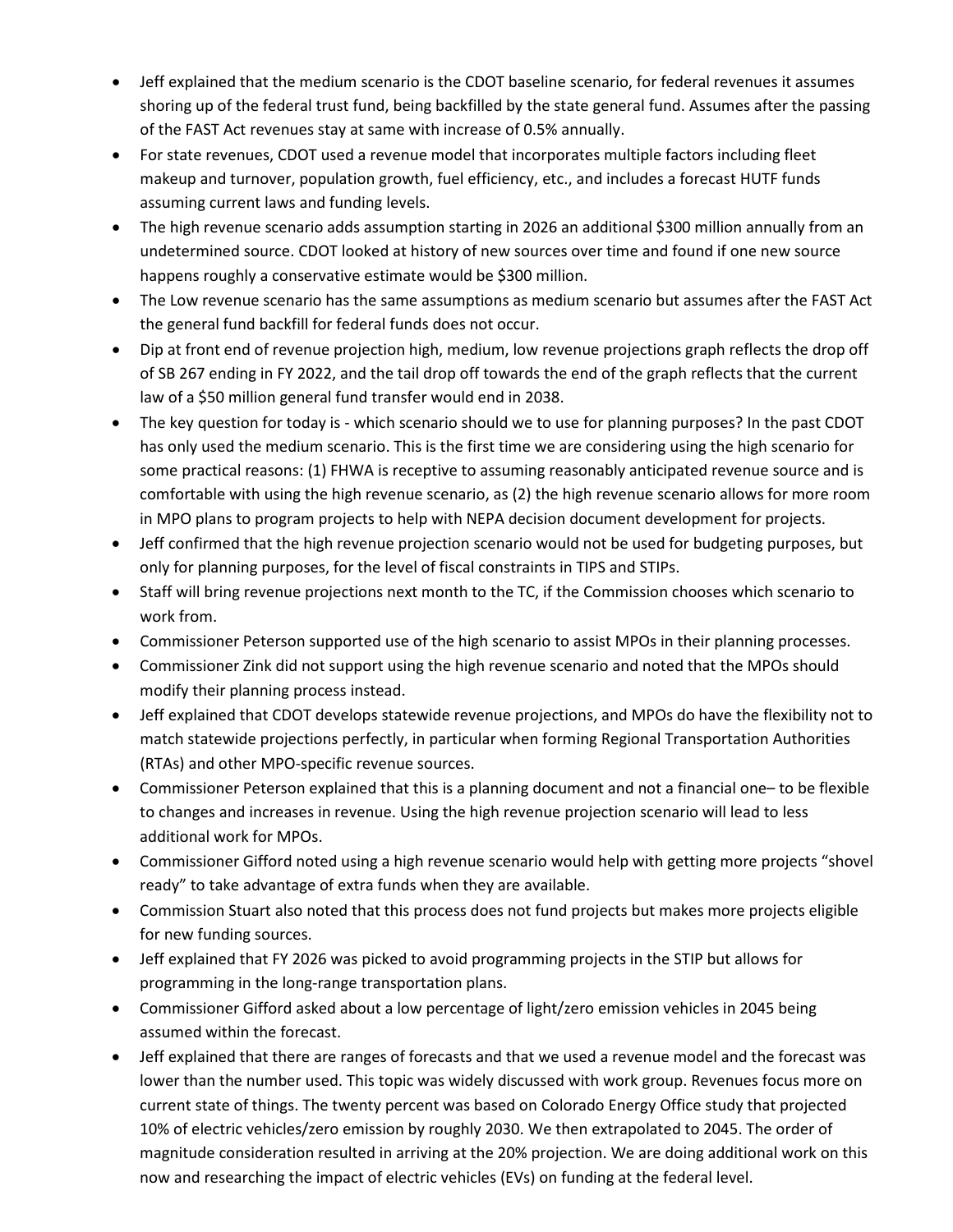- Shoshana Lew, CDOT Executive Director, mentioned that federal estimates on this topic of EV penetration are antiquated.
- Commissioner Zink asked "Who uses this and how is it used?" the issue is sending wrong message to using a high revenue scenario.
- Jeff responded that the STAC subcommittee recognized this issue and discussed this and understands that clarification of how dollars are projected and used will be important.
- The baseline (medium scenario) will still be used for messaging current funding gaps.
- Commissioner Gilliland agreed with supporting the use of the high scenario for planning purposes.
- Commissioner Scott noted that the high scenario against what we anticipated is still not a great picture of future funding, if properly explained.
- Shoshana Lew noted that out to 2045 there is a tremendous level of uncertainty, it could be risky using the high revenue scenario.

### **[Statewide](https://www.codot.gov/about/transportation-commission/documents/2018-agendas-and-supporting-documents/december-2018/5-mobility-next-and-tech-discussion.pdf) Plan Committee (Tim Kirby and Marissa Gaughan)**

Committee Members: TC Members: Karen Stuart, Chair; Jesus Pulido, Ed Peterson, Sidny Zink, Rocky Scott, and Steven Hofmeister; and STAC Chair, Vince Rogalski.

Attendees: All 11 TC members, and STAC Chair

**Note:** Commissioner Gifford informed the Commission and CDOT Staff that Commissioner Pulido will join SWP Committee.

### **Agenda**

- Approve November 14, 2018 meeting minutes. Minutes were approved unanimously.
- SWP Formula Programs **Purpose:** To provide the SWP Committee of Commission with information for discussion on the Statewide Plan (SWP) Formula Programs. **Action:** Develop 2045 SWP formula recommendations for the full Transportation Commission (TC) to consider at the February 2019 meeting.
- Commissioner Stuart explained that the formula programs presentation may take time.
- Vince Rogalski, who served on the STAC Subcommittee on Formula Programs, noted that the process working with planning partners via the STAC subcommittee was extensive.
- Tim Kirby explained that formula Programs are programs which are allocated by formula to the Regions and/or MPOs, and for which the state generally has discretion over formula distribution methodologies. They include:
	- o Metro Planning Program (Metro-PL)
	- o Surface Transportation Metro (STP-Metro)
	- o Transportation Alternative Program (TAP)
	- o Congestion Mitigation Air Quality Program (CMAQ)
	- o FASTER Safety
	- o Regional Priority Program (RPP). Please note in the discussion below that RPP is allocated to CDOT regions. Staff briefed the Transportation Commission on the Program Distribution process at the November SWP Committee meeting.

STAC recommendations for each of the formula programs are summarized in a memo attachment that went in the TC packet. See Formula Programs Methods - Metro PL, STP-Metro, TAP, CMAQ.pdf for more information.

### **Discussion:**

• Tim explained that he will walk through each program, and review the recommendations. The SWP Committee will make their recommendations and present their recommendations to full TC.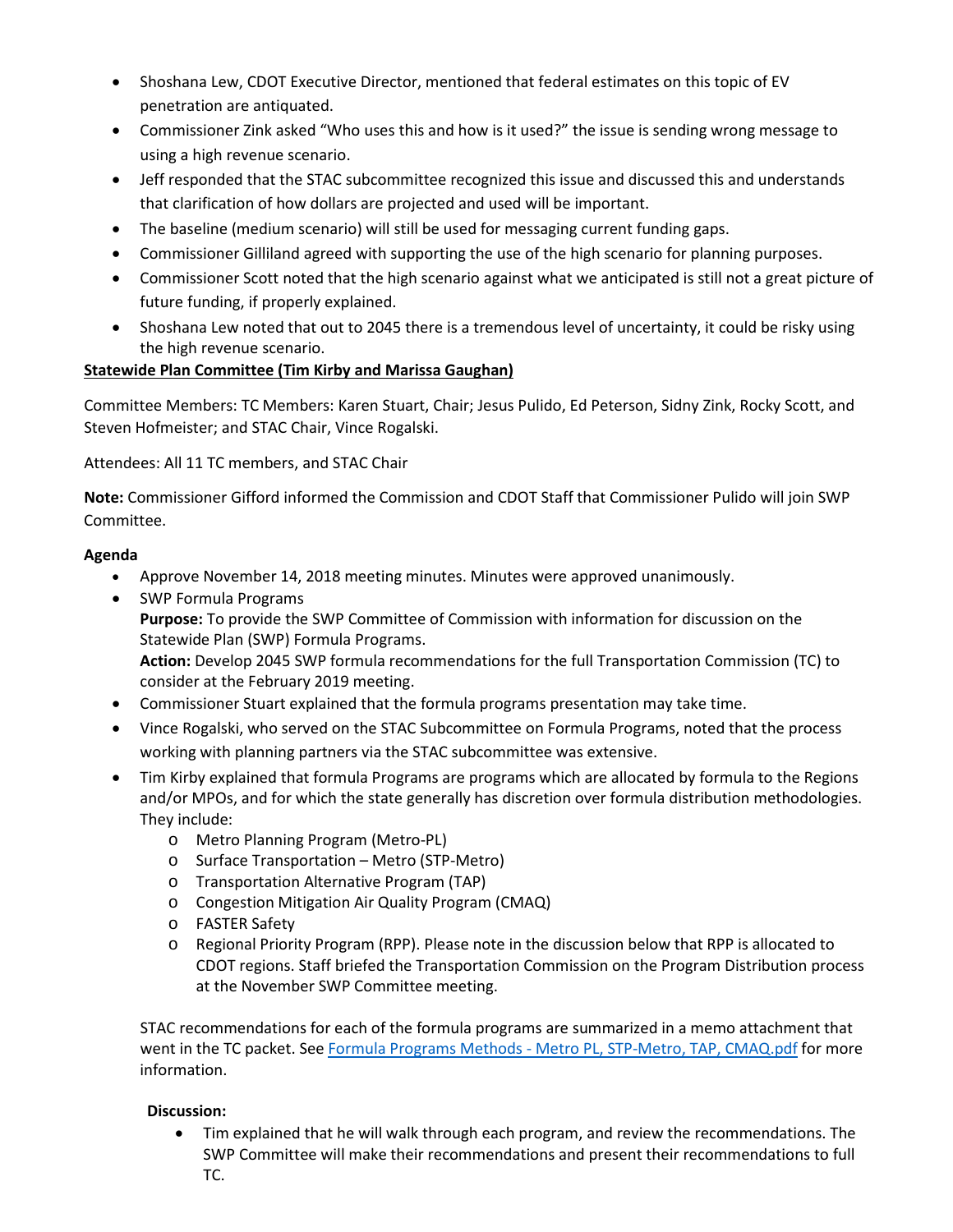- Tim provided an overview of program distribution, which is a reflection of CDOT's investment strategy for formula programs.
- Metrics commonly used include: population, vehicle miles traveled (VMT), lane miles (LM), and truck VMT.
- Final allocations are part of budgeting process. The following notes document TC SWP Committee comments raised for each program presented and discussed. For more details on the recommendations discussed see the link presented above.
- Metro PL
	- $\circ$  Commissioner Peterson asked about the three percent increase in the minimum dollar base amounts distributed to the smaller MPOs, Grand Valley MPO and Pueblo Area Council of Governments (PACOG). Is this reasonable?
	- o Vince Rogalski noted that the group intentionally tried to come up with a conservative increase rate for the smaller MPOs.
	- o Commissioner Zink requested clarification as to what was being held constant at three percent.
	- o Marissa Gaughan, CDOT Statewide and Regional Planning Manager, responded that the minimum dollar base for Grand Valley MPO at \$330,000 for Grand Valley MPO, and \$350,000 for PACGO will be increased by three percent and then stay the same for four years.
	- o Vince Rogalski confirmed that the other MPOs agreed to this increase for the smaller MPOs.
	- o TC SWP Commission agreed to move forward with this recommendation for Metro-PL.
- STP-Metro
	- o This program mandates a more prescribed method, as it is a federally maintained formula.
	- o TC SWP Committee agreed to maintain the recommendation for the STP-Metro formula.
- Transportation Alternatives Program (TAP)
	- o The TC has control of formula approval for fifty percent of TAP funds.
	- o The formula recommended is based on 45% VMT, 40% LM, and 15% Truck VMT.
	- o Vince Rogalski explained that the money is now distributed to the CDOT Engineering Regions, where transportation planning regions (TPRs) compete for these funds.
	- o TC SWP Committee agreed with the recommendation presented for the TAP formula.
- CMAQ
	- o Marissa Gaughan provided an overview of the CMAQ program. The prior recommended method was presented.
	- o This program supports activities with air quality benefits.
	- o Marissa explained the concept of non-attainment air quality areas and a map of air quality maintenance areas in Colorado.
	- o Commissioner Gilliland asked for clarification regarding how funds are redistributed after air quality attainment areas hit 20-year period and CMAQ funding eligibility expires.
	- o Marissa presented pie charts by year to convey how CMAQ funds for CO and PM10 are funneled to a statewide program over time as maintenance areas for CO and PM10 expire for CMAQ funding eligibility. No changes related to Ozone are proposed.
	- o Amy Ford talked about statewide program and Advanced Mobility is one example of a statewide program.
	- o Vince Rogalski noted that for this program we are talking about small amounts of money. Ozone being held harmless with current funding is reasonable.
	- o Commissioner Stuart asked about what happens if areas fall back into non-attainment.
	- o Marissa confirmed it is not likely this will happen for CO and PM10.
	- $\circ$  Jeff Sudmeier explained that if it does happen, then funding distribution would need to be revisited.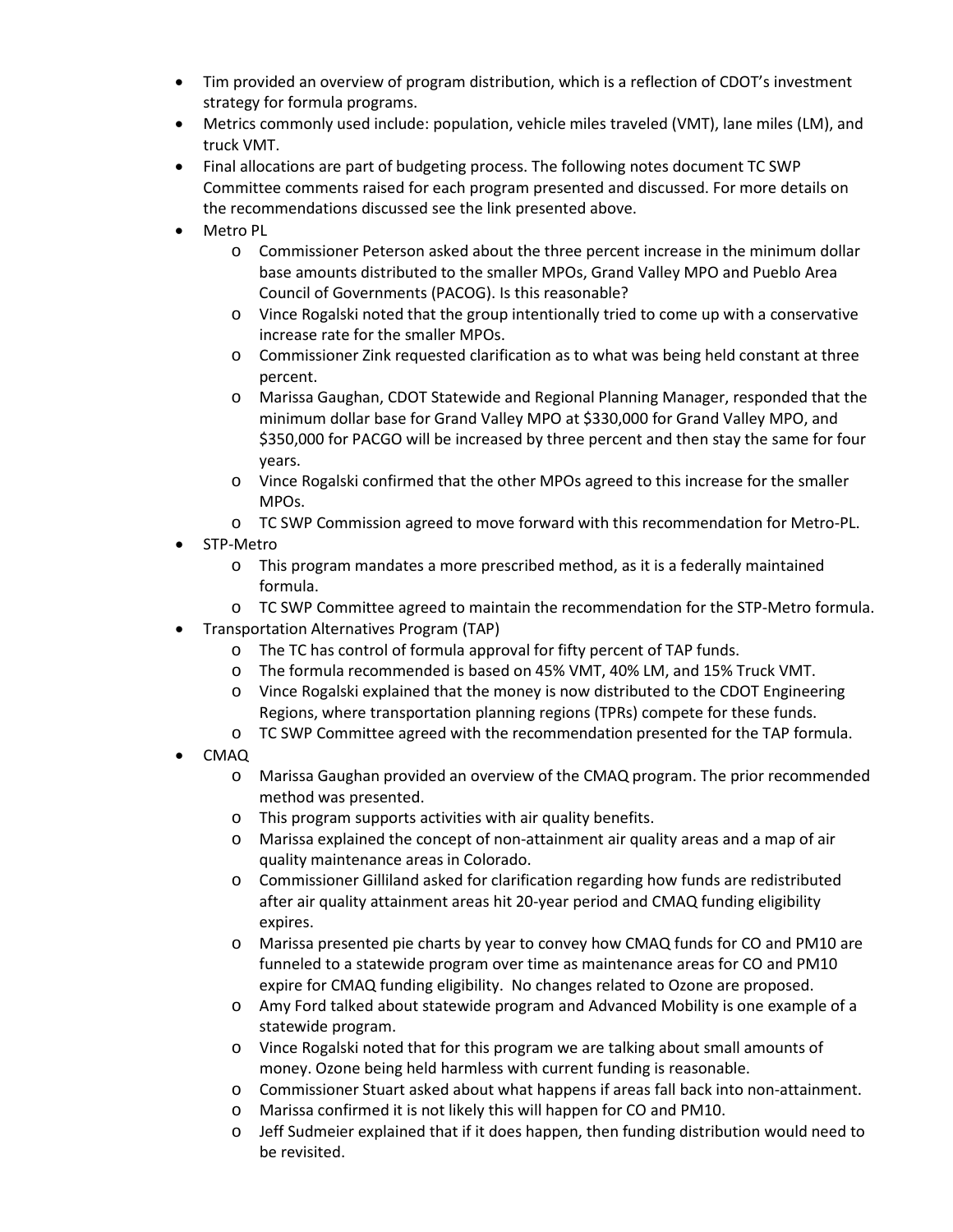- o TC SWP Committee had no further comments on the CMAQ formula and agreed to move forward with the current recommendation.
- o Commissioner Stuart postponed the discussion on RPP and FASTER Safety for the next TC SWP Committee meeting.

# **Transit and Intermodal Committee (David Krutsinger)**

Committee Members are: Ed Peterson, Chair: Kathy Gilliland, Bill Thiebaut, Karen Stuart and Kathy Hall

Committee Members in Attendance: All T&I Committee Commissioners were present.

#### **Agenda**

### Bustang Fare Increase – Michael Timlin

**Purpose:** To provide the Transit & Intermodal Committee an overview of the Bustang budget risks precipitated by driver resource issues, fuel price pressures and new the new ITS partnership with the Denver Regional Transportation District. Staff recommends a fare increase in May 2019 based on these risks. **Action:** No action is required but comment is welcome.

Factors influencing the increase fare recommendation include:

- Increasingly high load factors and high farebox recovery are causing more and more extra bus operation activity, especially on the West Line.
- Diesel fuel costs continue to rise.
- Wage increases are needed to keep pace with market rates (RTD & others) from \$17.59 per hour to \$19.40.
- Customer Experience enhancements (more real-time information) is affecting fare box recovery.

Due to ease of use and reasons addressed above, staff recommends a straight \$1.00 per trip increase. Senior and disabled fares should remain unchanged to minimize effects to the senior and disabled community.

### **Discussion:**

- Mike Timlin, CDOT Bus Operations Manager, explained the new real time technology enhancements to buses.
- Mike confirmed that the f are increase request is the first request for Bustang service. This fare increase would not apply to Outrider service.
- Commissioner Hall asked if we have obtained any feedback from riders.
- It was explained that first the fare increase, scheduled for May 2019 with the schedule change is obtaining TC approval first and between now and May stakeholder input regarding the fare increase will be solicited.
- Commissioner Peterson requested update on ridership status.
- Mike Timlin responded that the Bustang ridership is increasing. Load factors are between 80% and-90%. We are still running full buses along I-70.
- Commissioner Peterson expressed his support for this program and extended recognition and appreciation to the Division of Transit and Rail (DTR).

### Southwest Chief Front Range Rail Update – David Krutsinger

**Purpose:** The Southwest Chief & Front Range Passenger Rail Commission ("Rail Commission") is in the process of hiring a Director to provide Rail Commission staff support and manage the next-level study of Front Range passenger rail, and to also release a request-for-proposals (RFP) to select a consultant for that work. This agenda item provided an update on those activities.

**Action:** For discussion only.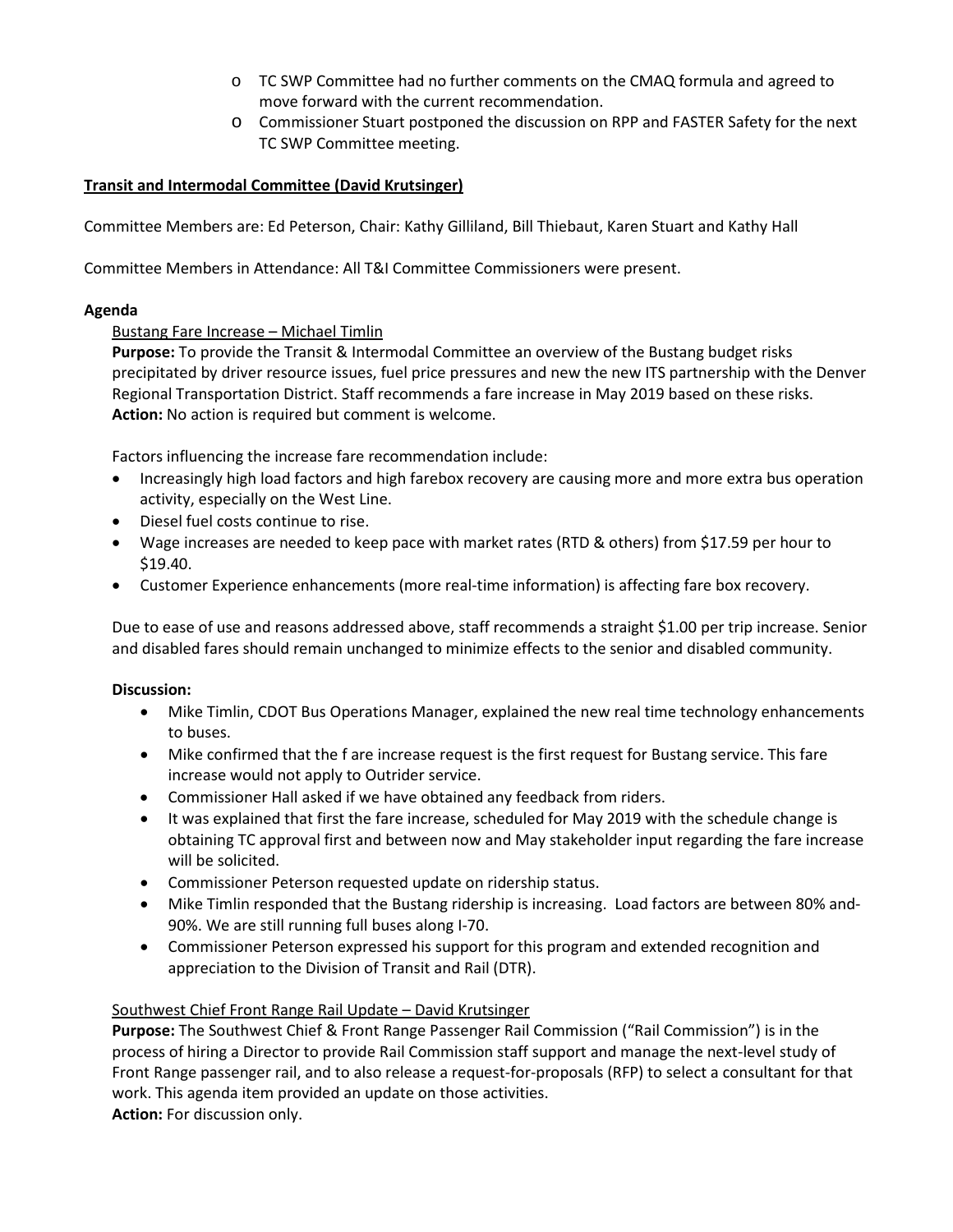See Table 1 below for a summary of an annual update on project phases.

| Phase                                    | Schedule                            | Goals                    | <b>Status</b>                         |  |  |
|------------------------------------------|-------------------------------------|--------------------------|---------------------------------------|--|--|
|                                          |                                     | Hire Executive Director  | SB 18-001 Funded the Rail             |  |  |
| Phase I:                                 | Up to 2.5 Years,                    | Hire Consultant to       | Commission with \$2.5 Million, enough |  |  |
| Define the Service Vision                | <b>S8.7 M</b>                       | Conduct the Sevice       | to hire the Executive Director and    |  |  |
|                                          |                                     | Development Plan         | start the Service Development Plan    |  |  |
| Phase II:                                | Years 2.5 to 4,                     | Determine                |                                       |  |  |
| Form the Governing                       |                                     | Governanance, Go to      | Have started considering governance   |  |  |
| Authority                                | SO.5M                               | Voters in 2020           | options and funding structures        |  |  |
|                                          |                                     | 30% Design               |                                       |  |  |
| Phase III: Federal Project               | Years 4 to 6,<br>\$150 M to \$300 M | Complete                 |                                       |  |  |
| <b>Development Process</b>               |                                     | Environmental            | TBD based on funding                  |  |  |
|                                          |                                     | Clearances               |                                       |  |  |
|                                          | Years 7 to 15                       | Complete Final Design    |                                       |  |  |
| Phase IV: Final Design &<br>Construction | TBD                                 | Construct according to   | TBD based on funding                  |  |  |
|                                          |                                     | available funding        |                                       |  |  |
| Phase V: Open the                        |                                     | Operate starter to full- | TBD based on funding & operating      |  |  |
| Service                                  | Year 15                             | build based on available | plan                                  |  |  |
|                                          |                                     | funding.                 |                                       |  |  |

#### Table 1: Annual Update on Status

2018 activities were outlined in more detail as follows:

- o Mar 9 Transportation Investment Generating Economic Recovery (TIGER) IX grant awards announced by USDOT, including \$16.0 million for the Southwest Chief Stabilization Project, with Colfax County NM as the "lead" and Colorado and Kansas as supporting partners. The project replaces 60-year old bolted rail, old turnouts, and replaces crossings.
- o May 31 SB 18-001 Signed into Law by Governor Hickenlooper, with \$2.5 million for the Rail Commission
- o Jun 13 Sep 7 US Congressional Delegation inserts appropriation language for \$50 million for "sole use" track by Amtrak on host railroads. Still pending continuing resolution or omnibus transportation bill as of January 2019, related to the government "shutdown".
- o Sep 21 \$0.9 million of \$2.5 million apportioned for immediate use
- o Oct 12 Consolidated Rail Infrastructure & Safety Improvement (CRISI) Grant submitted with \$100,000 in Rail Commission matching funds, and other matching funds, for the Southwest Chief track between Dodge City, KS and Las Animas, CO. The project would install positive train control over this stretch of track.
- o Nov 1 Rail Commission Project Director position posted
- o Nov 30 Rail Commission Project Director application period closes: 29 applications, 6 finalists identified
- o Dec 20 \$9.16 million CRISI Grant Awarded by USDOT for Dodge KS to Las Animas CO. This project will install positive train control from Dodge City KS to Las Animas CO.
- o Dec 21 Rail Commission Project Director interviews conducted with 6 finalists
- o Oct Dec Consultant Request for Proposal (RFP) under development, for release soon.
- o Jan 2 2019 Supplemental Budget Request made to the legislature Joint Budget Committee (JBC) for remaining \$1.6 million of \$2.5 million.

Key Questions of Defining the Service Vision, Governing Authority, and Federal Project Development Process include:

- o What would make interregional passenger rail a compelling investment for the entire Front Range?
- o What service plan (frequency, days of week, hours of day, fares, speeds) make it compelling?
- o Strategic choice: serve downtown Denver/Denver Union Station vs. serve Denver International Airport?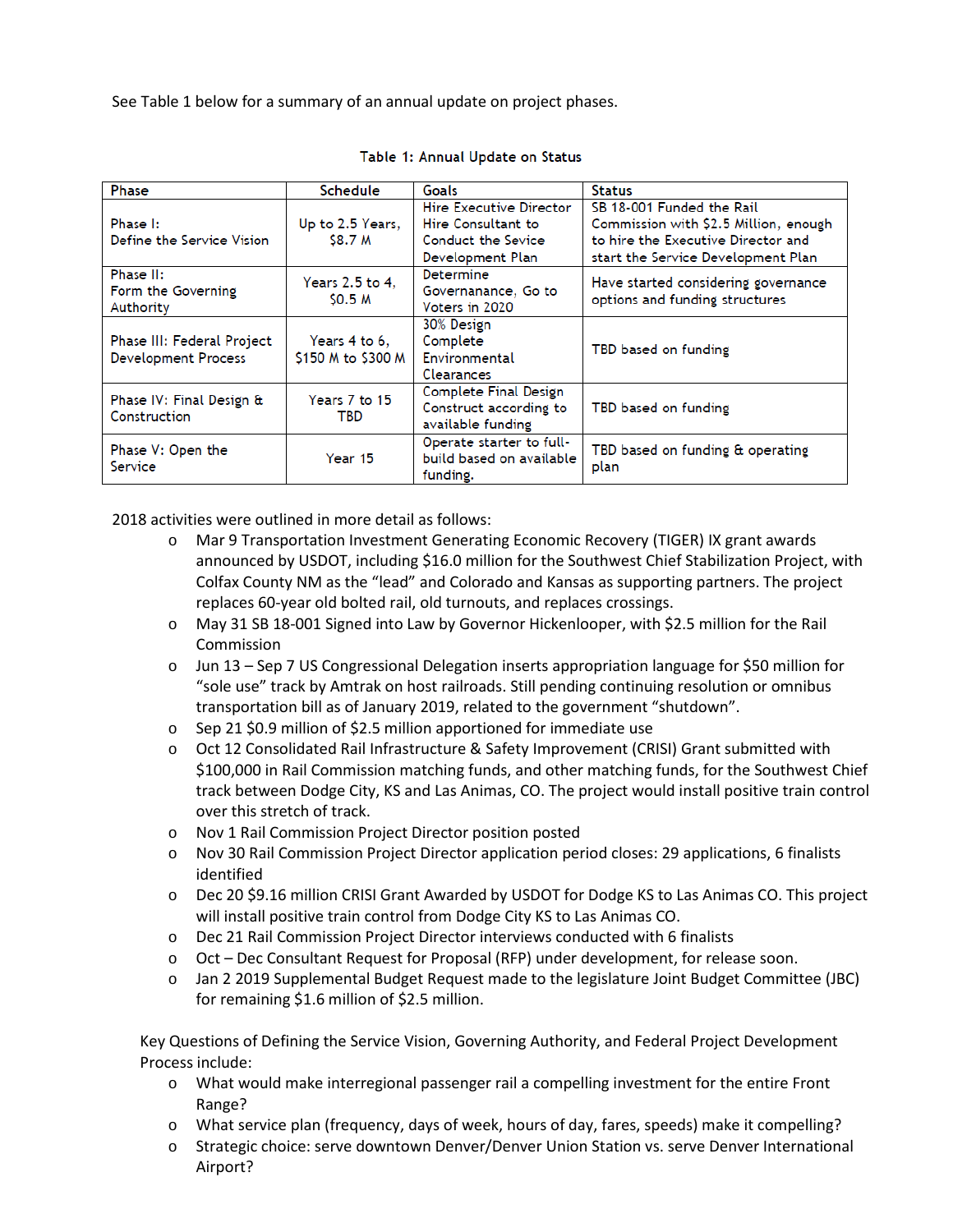- $\circ$  What is the "right" combination of freight rail, highway, and new right-of-way, to achieve the vision?
- $\circ$  How to balance the benefits vs. costs, and pair that with appropriate funding choices?

# Next Steps include:

- o Complete Rail Commission Project Director hire in January 2019
- o Release the Consultant Request for Proposals (RFP) in January 2019
- o January 11th 10:00 AM Southwest Chief and Front Range Passenger Rail Commission meeting
- o The new Rail Commission Project Director will request time at future TRAC and T&I Committee meetings to seek advice from those two groups.
- o Respond to Amtrak condition to create a "business plan" for Amtrak Southwest Chief service and rail cost sharing across Colorado, Kansas, and New Mexico.

### **Discussion:**

- o David Krutsinger, CDOT DTR Director, noted that there is lots of information from past studies to support evaluation of Southwest Chief and Front Range passenger rail.
- o Commissioner Stuart expressed support for passenger rail in her areas, Boulder, Broomfield and Adams Counties.
- o Commissioner Peterson observed that AMTRAK is now interested in Front Range Rail.
- o David Krutsinger confirmed that it appears AMTRAK, with a new executive director from Delta Airlines is interested in adding service to Dallas, Houston, and exploring other markets.
- $\circ$  David Krutsinger is in the process of hiring (negotiating the salary) for the southwest Chief/Front Range Passenger Rail Commission Project Director. This person is anticipated to start soon - the end of January 2019.
- o The Southwest Chief/Front Range Rail RFP date is anticipated for February 2019, but first will set this date with the Rail Commission Project Director.
- $\circ$  David Krutsinger noted that a business plan is required by AMTRAK. The biggest concern for AMTRAK is truck in New Mexico have no maintenance contracts paid for to keep them up. This is for New Mexico and AMTRAK to solve. Grants are currently helping New Mexico for \$16 million this year and one for \$9 million last year.
- o The question was raised about next steps for the TC.
- o David responded that DTR can answer questions, once the Southwest Chief/Front Range Rail Commission Project Director is hired on at DTR.
- o Commissioner Peterson requested a meeting be scheduled with the Southwest Chief /Front Range Rail Commission Project Director.
- o Josh Laipply asked about SB 1 funds being available for this effort.
- o David noted staff is working on bus service coordination with the passenger rail concept.

# Local commitment & SB 267 / non-rural – David Krutsinger

**Purpose:** To provide additional information for selecting strategic transit projects using FY1819 SB 267 transit funds. Staff seeks input from the T&I Committee to help establish the list of priority projects, with expectation that partial approval will be sought in March, and the remainder of the funds approved in May.

**Action:** Informational, policy discussion requested.

# *Eligible Projects*

In November 2017, DTR presented the TC with an approach to manage and administer all transit funds collectively as a program. DTR recommended that recurring, sustainable funds, such as FTA Section 5311 and FASTER, should be used for ongoing operational support of local, regional, and interregional transit services while other one-time funding sources, such as SB 228 and SB 267, should be used for capital purchases. SB 267 funds are further limited because the Certificates of Participation (COPs) associated with the legislation have a 20-year payback period whereas most buses and small capital items have an expected useful life of no more than 10 to 15 years. Based on this, DTR recommends SB 267 funds be used for transit infrastructure projects such as facilities, park and rides, and other assets that typically have a 40- or 50-year useful life.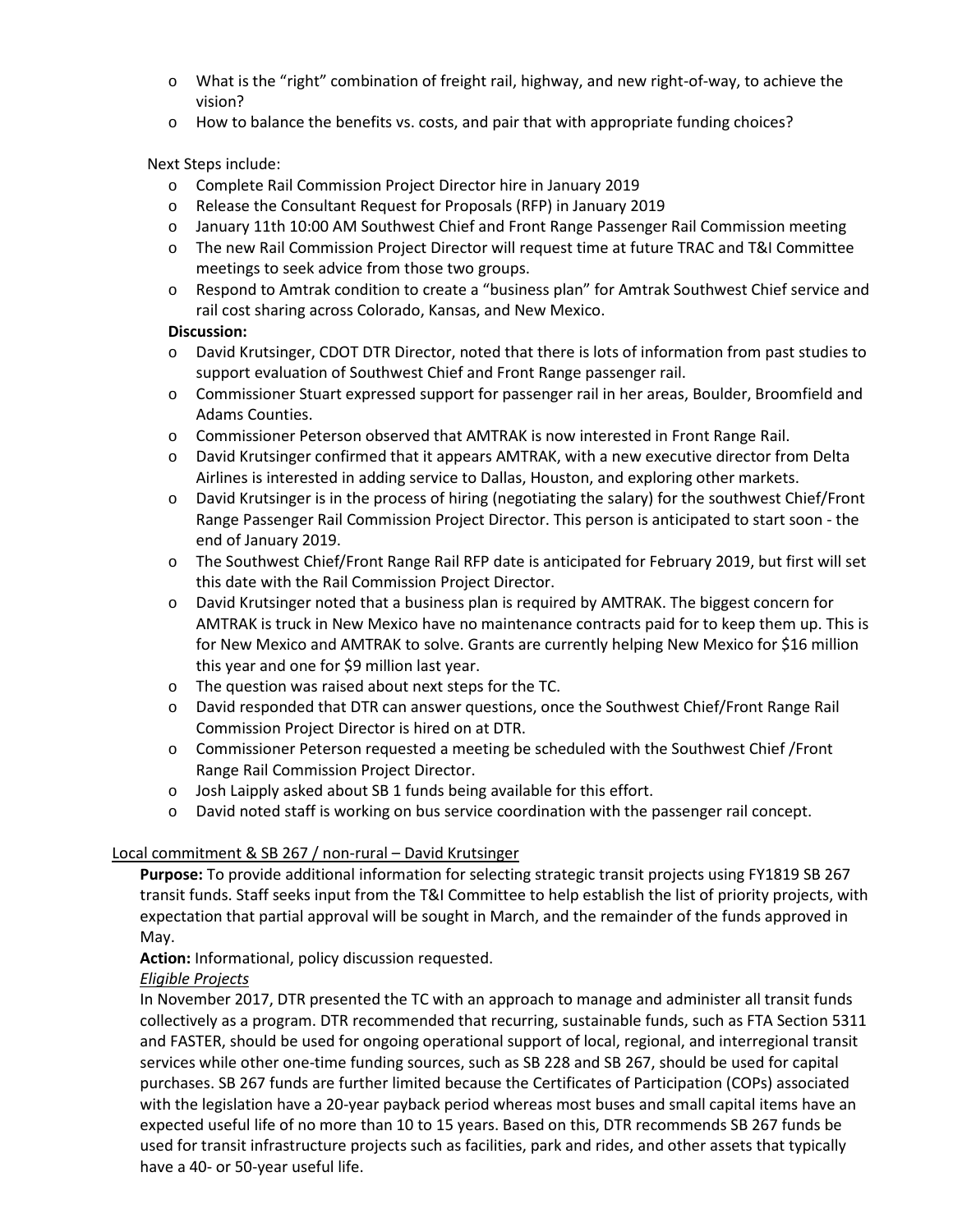### *Project Selection Criteria*

- o Project Readiness
- o Strategic Nature
- o Planning Support
- o Statewide Transit Plan Goal Areas Alignment
- o Supports Statewide System

# *Determine the Appropriate Mix, "Program," or "Portfolio" of Projects*

Several different options may be considered to establish the preferred list of projects. For example, CDOT may choose a set of projects consisting entirely of CDOT Park-n-Rides. Another option might be that the mix of projects is some combination of CDOT Park-n-Rides with other CDOT transit capital projects (i.e. transit centers, maintenance facilities, operational street or highway ramp improvements). A third option might be that the list is some mix of CDOT projects and local agency partner projects in which CDOT has some stake. Examples of Partner Agency Projects include: RFTA Maintenance Facility, Colorado Springs Downtown Transit Center, Rifle park-and-ride, Thornton Slip-Ramp Rebuild and the Pueblo Rail Station. The table below is illustrative of the types of projects and groupings that could be considered and selected by CDOT. Please note that these projects, while planned, have not yet been programmed. Staff would like to gauge the T & I Committee's support for the options.

Should the legislative and financial environment suggest that three additional years of SB 267 will be funded, CDOT DTR staff would evolve the year-by-year selection process into more of a "Portfolio Management" process. Portfolio management would look at individual projects (i.e. a single park-andride, or a single maintenance facility, etc.), in the context of all projects proposed for that project type (i.e. all park-and-rides, all maintenance facilities, etc.).

Next Steps are that DTR will present an update on development of a single year project list for FY2018- 19 funds at the March T&I meeting. At that meeting, DTR staff are likely to ask for approval to fund \$5.8 million to Kendall park-and-ride, based on the opportunity to combine its construction with North I-25 segments 7 & 8, while all other project selections would be requested for approval at the May meeting.

- o Commissioner Gilliland asked about the need for additional funds for Kendall park-n-ride. The developer and communities already provided dollars (over 55 million) to finish this. It would not be good to ask the developer and/or communities for more money.
- $\circ$  David noted that the project cost has increased and there is need for additional funding, but CDOT would not approach the developer for these funds, and will work out another way.
- $\circ$  Shoshana Lew asked about the fees for parking charged at Park-n-Rides.
- o David responded that no fees are charged; however, overnight parking is restricted at the Harmony Park-n-ride east of Fort Collins.
- o Commissioner Peterson summarized the benefits of Bustang.
- o Commissioner Gilliland asked if we are still restricted for implementing parking fees.
- o David confirmed the need still exists to change state statute to charge fees at park-n-rides.
- o Shoshana Lew asked about data being collected for park-n-rides to obtain statistics regarding who is using them (who is parking there).
- o David responded that we track which park-n-rides are approaching capacity. We monitor the ones we own more closely and work with the entities we lease space from.
- o Commissioner Thiebaut asked about having examples from partner agencies on how to spend founds would be good to have. The current portfolio is all CDOT projects. Need to see other entities represented on the list.
- o David responded that Colorado Springs is ready to build a new transit center. A similar situation exists in Pueblo. RAFTA bus storage partnership is occurring with CDOT. With the evaluation criteria listed, we can bring back other projects to evaluate. The \$2.5 million in SB 228 is reserved for a Pueblo park-n-ride.
- o Commissioner Stuart asked if a stop at SH 119 is still in progress and if it will it open this year.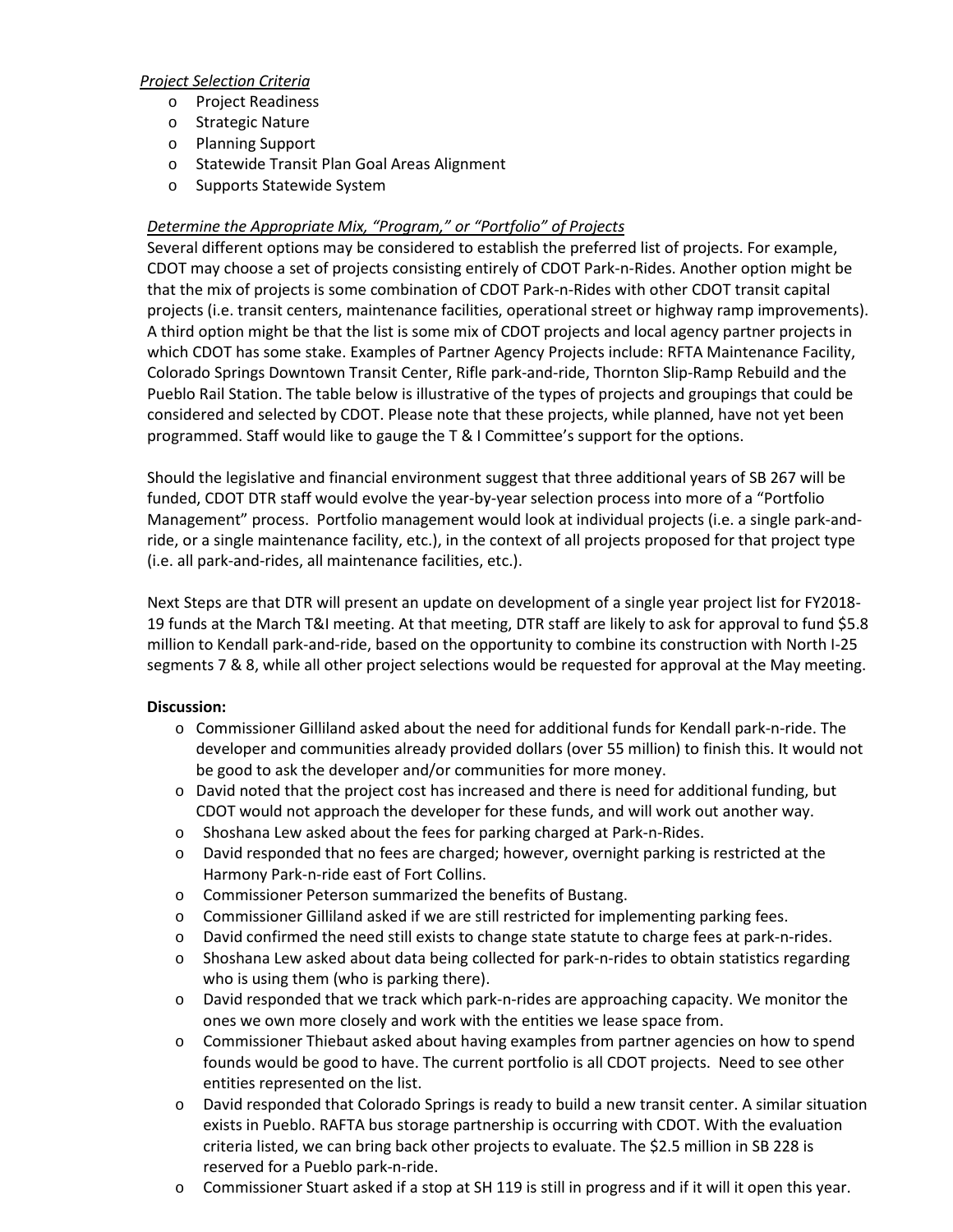- o David responded that the stop at SH 119 will not open this year.
- o Commissioner Hall highlighted the importance of partnerships, and the need for more of them to help ridership and keep single occupancy vehicles off if I-70 with more park-n-rides.
- o Commissioner Gilliland noted that there may be too much funds coming out of SB 267 or other funds in out years.
- o David explained that we are now only making decisions on dollars allocated for this year.
- $\circ$  It was explained that SB 1 has received \$71 million this year and anticipates \$22.5 million next year.
- o The future years will be decided within an evolving process.
- $\circ$  Commissioner Peterson noted that what he heard from comments raised today is that the all CDOT list of projects is now off the table. Staff is to come back with another list with other entity projects included to address comments from today.

### SB 1 Multimodal Options Fund Committee– David Krutsinger & Deb Perkins Smith

**Purpose:** Provide advice to T&I and TRAC representatives regarding further development of the Multimodal Options Fund, including allocations by Transportation Planning Region, matching requirements, and reporting requirements.

**Action:** For discussion only.

#### *Committee Membership*

After consultation with TRAC (the Transportation Commission approved (12/13) the following: 1) A committee structure to be used to meet the consultation requirements; 2) the committee be named the Multimodal Options Fund Committee; and 3) the committee size be nine members and include the following representatives:

- 1. STAC (Urban) Required
- 2. STAC (Rural) Required
- 3. TRAC Required
- 4. CASTA (Transit Advocacy and Rural Public Transit) Required
- 5. Bicycle Colorado (Bicycle Advocacy) Required
- 6. WalkDenver (Walking Advocacy) Required
- 7. Colorado Commission on Aging (Aging in Place)
- 8. Safe Routes to School Committee Representative (Safe Routes to School)
- 9. Colorado Advisory Council for People with Disabilities (Enhanced mobility for Persons with Disabilities)

In May 2018, considering only transit projects, a STAC and TRAC committee agreed on the following weighted scoring system (Table 1) resulting in a draft allocation outcome (Table 2).

| Criteria                        | Description                                       |
|---------------------------------|---------------------------------------------------|
| 30% - General Population        | Estimated population based on 2010 Census         |
| 10% - Employment                | Estimated number of jobs                          |
| 20% - Disadvantaged Populations | Estimated population that are either senior (over |
|                                 | 65), disabled, and/or low-income                  |
| 10% - Zero-vehicle Households   | Number of households with no access to a          |
|                                 | personal vehicle                                  |
| 15% - Transit Revenue Miles     | Total Revenue Miles reported to National Transit  |
|                                 | Database (NTD)                                    |
| 15% - Transit Unlinked Trips    | Total Unlinked Trips reported to NTD              |

#### Table 1: Allocation Criteria and Weighting of the Criteria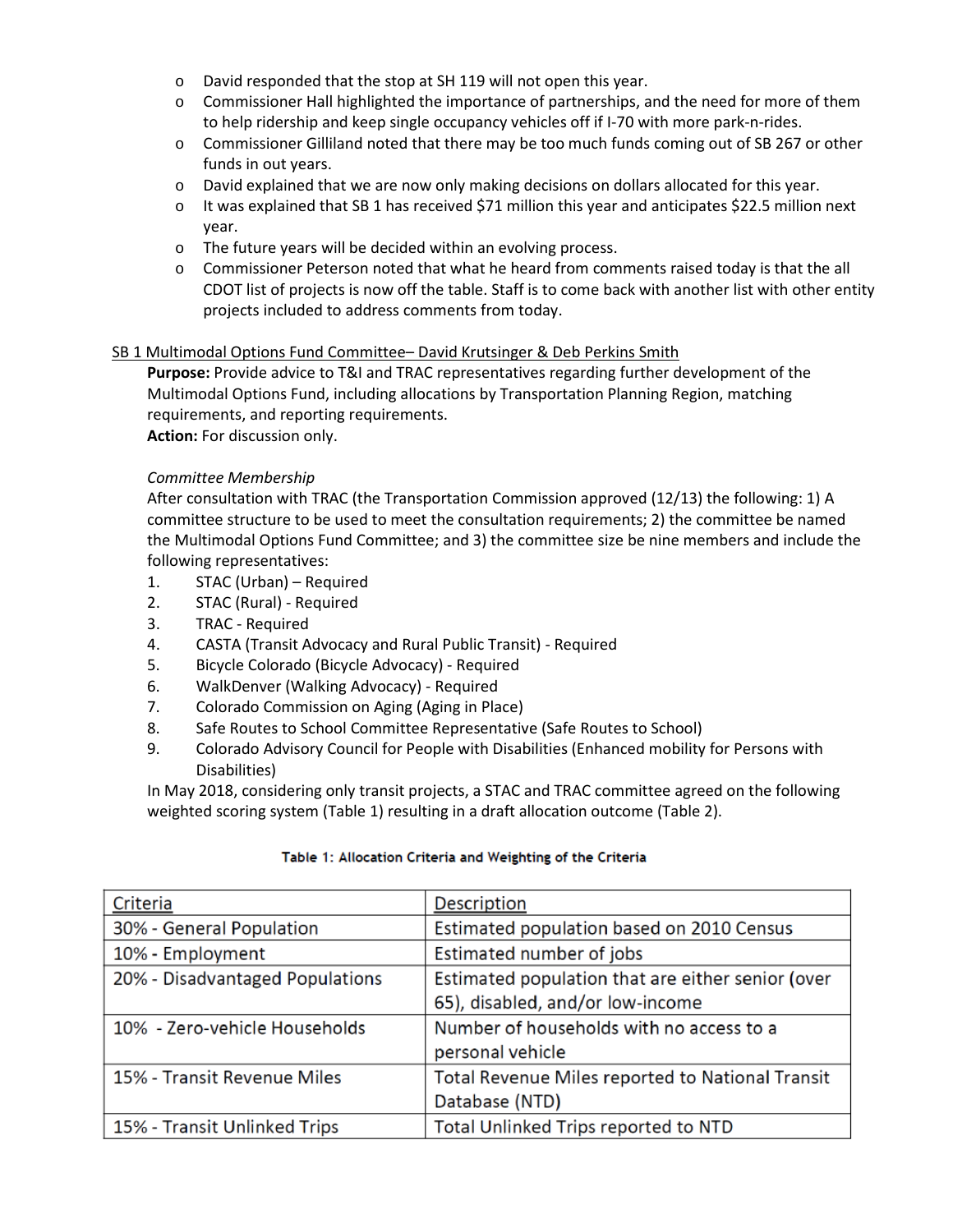| <b>TPR</b>      | <b>IDITPR Name</b>         | <b>Total Popl</b><br>2016 | <b>Fotal</b><br>Jobsl | <b>Disadvantaged</b><br>2016 Populations 2016 | Zero-vehiclel<br>Households<br>2016 | <b>Revenue</b><br><b>Miles 2016</b> | <b>Unlinked</b><br><b>Trips 2016</b> | <b>Planning</b><br>Alloc% |
|-----------------|----------------------------|---------------------------|-----------------------|-----------------------------------------------|-------------------------------------|-------------------------------------|--------------------------------------|---------------------------|
|                 | Pikes Peak Area            | 12.1%                     | 10.0%                 | 11.8%                                         | 9.9%                                | 4.40%                               | 2.62%                                | 9.0%                      |
|                 | Greater Denver Area        | 57.5%                     | 64.3%                 | 52.9%                                         | 62.5%                               | 69.64%                              | 80.45%                               | 63.0%                     |
|                 | 3 North Front Range        | 8.8%                      | 8.0%                  | 9.2%                                          | 7.3%                                | 4.68%                               | 3.88%                                | 7.3%                      |
|                 | Pueblo Area                | 3.0%                      | 2.3%                  | 4.4%                                          | 4.8%                                | 1.19%                               | 0.72%                                | 2.8%                      |
|                 | <b>Grand Valley</b>        | 2.8%                      | 2.6%                  | 3.6%                                          | 2.8%                                | 1.06%                               | 0.62%                                | 2.3%                      |
| 6               | Eastern                    | 1.6%                      | 1.0%                  | 1.7%                                          | 1.5%                                | 0.08%                               | 0.03%                                | 1.1%                      |
|                 | Southeast                  | 0.9%                      | 0.6%                  | 1.3%                                          | 1.0%                                | 0.13%                               | 0.03%                                | 0.7%                      |
|                 | San Luis Valley            | 1.2%                      | 0.9%                  | 1.9%                                          | 1.6%                                | 0.08%                               | 0.01%                                | 1.0%                      |
| 9               | <b>Gunnison Valley</b>     | 1.9%                      | 1.4%                  | 2.6%                                          | 1.9%                                | 5.01%                               | 2.68%                                | 2.6%                      |
| 10 <sup>1</sup> | Southwest                  | 1.8%                      | 1.6%                  | 2.1%                                          | 0.9%                                | 1.24%                               | 0.41%                                | 1.4%                      |
| 11              | Intermountain              | 3.1%                      | 3.5%                  | 2.5%                                          | 1.7%                                | 7.85%                               | 6.39%                                | 4.1%                      |
|                 | 12 Northwest               | 1.1%                      | 1.1%                  | 1.0%                                          | 0.8%                                | 1.19%                               | 1.29%                                | 1.1%                      |
|                 | 13 Upper Front Range       | 1.9%                      | 1.4%                  | 2.1%                                          | 1.4%                                | 1.03%                               | 0.10%                                | 1.5%                      |
| 14              | <b>Central Front Range</b> | 2.0%                      | 1.0%                  | 2.3%                                          | 1.3%                                | 2.29%                               | 0.77%                                | 1.8%                      |
| 15              | South Central              | 0.4%                      | 0.3%                  | 0.6%                                          | 0.7%                                | 0.16%                               | 0.02%                                | 0.7%                      |
|                 | Total                      | 100.0%                    | 100.0%                | 100.0%                                        | 100.0%                              | 100.0%                              | 100.0%                               | 100.0%                    |
|                 | Weighting                  | 30.0%                     | 10.0%                 | 20.0%                                         | 10.0%                               | 15.0%                               | 15.0%                                |                           |

Table 2: Draft TPR Allocation

# *Matching Dollars*

The SB 18-001 legislation stipulates that projects generally are required to be matched dollar-for-dollar: \$100 from the Fund, to be matched by \$100 from other sources. The legislation allows the TC to reduce or exempt the match requirement due to size or other special circumstances. A \$200 project is 50% SB 1 fund money (\$100), and 50% money from another source

(\$100), which this memo will refer to as a 50/50 match. The discussion, on this point, has a few options worth discussing:

- o Require all projects to have a 50/50 match, without exception
- o Waive the matching requirement entirely 100% Fund / 0% other on the basis that the funds are ultimately for local purposes.
- o Exempt some projects from the 50/50 match
- o Exempt by size of project, on the basis that tracking the matching funds for very small projects is a burden more costly to administer, than worthwhile to obtain the match.
- o Exempt by type of project: such as ADA sidewalk curb ramps (safety) do not require a match, but other projects do.
- o Exempt for reasons of need / poverty / inability / size of agency on the basis that some areas of the state are economically disadvantaged, and might not be able to implement projects if a match is required.
- o Use a sliding scale to alleviate some of the matching burden, but not take the match requirement to 0%. Again, this could be based on size or type of project, location within the state, or size/ability of agency to match.

### *Reporting Requirement*

SB 18-001 requires that CDOT report to the legislature annually, how the funds are being used. The reporting requirement appears to have several dimensions: (1) to which regions of the state are the funds awarded, (2) within each region which projects were awarded funds, and (3) what is the status of the projects: not-started, started but not complete, or completed.

Next Steps include:

- 1. Convene the Multimodal Options Fund Committee (MMOC)
- 2. Ask that TRAC representatives of the MMOC report back to the TRAC on the outcomes of the meetings held before the March TRAC meeting.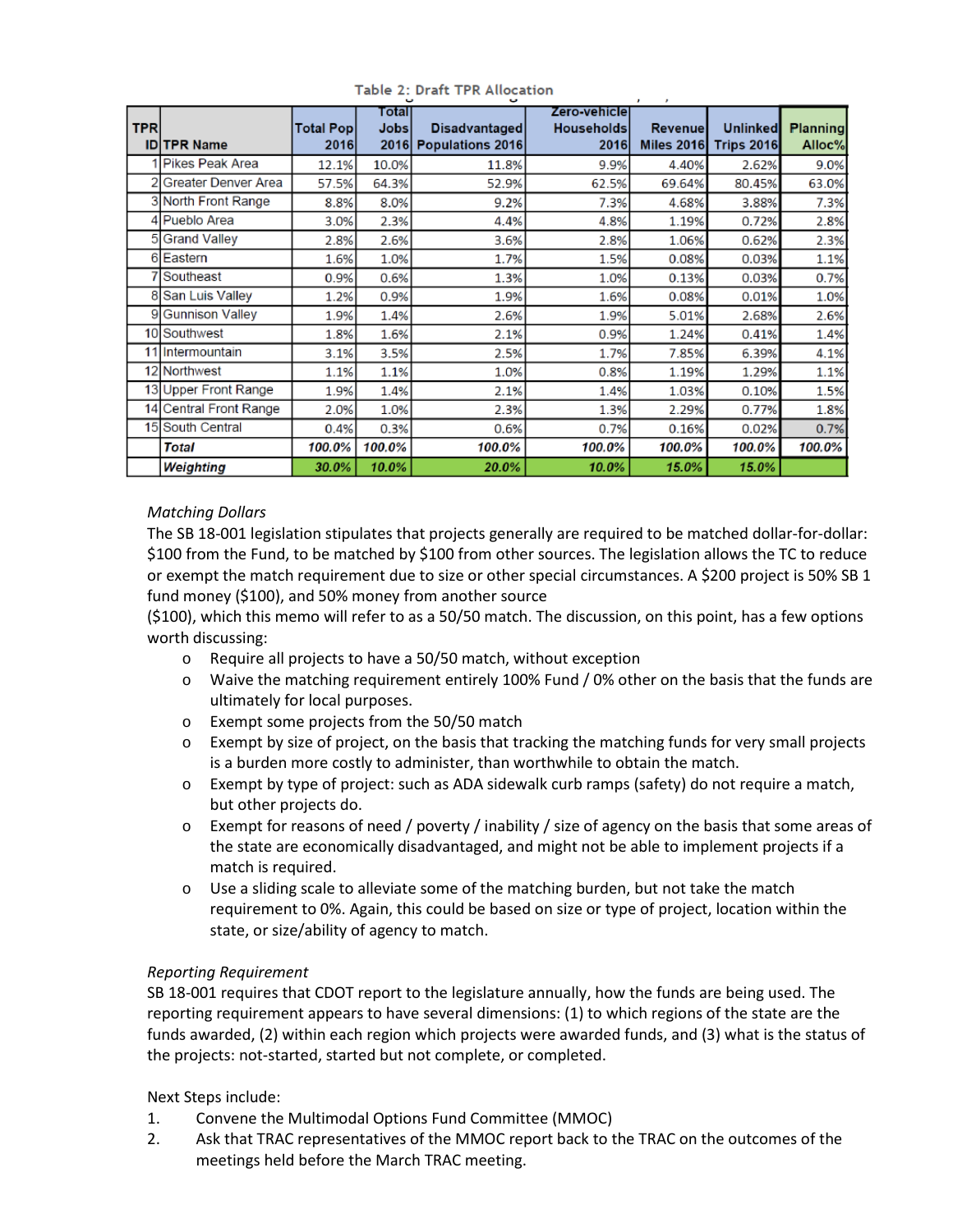### **Discussion:**

- There will be \$94 million to pass through to locals.
- David solicited comments from the TC on any problems with the concept presented here?
- Vince Rogalski noted that the STAC and TRAC boiled things down to workable program and plan.
- Commissioner Peterson supported the approach and deemed it reasonable. The approach considers both data and equity issues. The recommended approach took a lot of effort to develop, and Commissioner Peterson proposed moving forward.
- Commissioner Thiebaut noted and confirmed that there was no template to work off of and this approach is a new creation.
- David Krutsinger noted that DTR plans to move forward with this as a start, as Commissioner Thiebaut has questions about the matching funds issue to resolve.
- Vince Rogalski mentioned that the work on the process to distribute 5311 program funds was used as a foundation for discussion.
- TC T&I Committee agreed to move forward with the proposed recommendation.

# Consolidated Capital Call for Projects Update

### **Purpose:**

- 1. Convene the Multimodal Options Fund Committee (MMOC)
- 2. Ask that TRAC representatives of the MMOC report back to the TRAC on the outcomes of the meetings held before the March TRAC meeting.

# **Action:** For Information Only

As of December 14th, 2018, CDOT received a total of 80 applications from 45 different organizations. The organizations requested 119 replacement vehicles, 48 alternative fuel vehicles, seven expansion buses, and a variety of facility and equipment items. The requests totaled over \$68 million. The minimum amount available is \$32 million, though that amount could go higher if more Settlement (Alternative Fuel) funding is used this year. It's not simply a matter of having twice the amount requested than is available, because there are a variety of funding sources, eligibility types and eligible applicants to consider.

Here is a summary of the requests based on funding categories:

| $\bullet$ | Replacement Vehicles                              | \$15,708,214 |  |  |
|-----------|---------------------------------------------------|--------------|--|--|
| $\bullet$ | Settlement funds for alt fuel vehicles            | \$27,326,987 |  |  |
| $\bullet$ | <b>Expansion vehicles</b>                         | \$2,634,823  |  |  |
|           | • Other capital: Facilities and Equipment         | \$19,479,807 |  |  |
|           | • "Base" vehicles for Settlement/alt fuel program | \$2,461,896  |  |  |
| $\bullet$ | Requests for FASTER as local match for FTA grant  | 780,316      |  |  |
|           |                                                   |              |  |  |
|           | • Grand Total Requested                           | \$68,392,043 |  |  |

# Next Steps include:

- 1. Complete the evaluation of projects during January 2019
- 2. Provide preliminary notice of awards to individual recipients, complete the project-level "risk assessment", and confirm the terms of the awards in February 2019.
- 3. Publish a finalized award table in March 2019.
- 4. Complete contracting process in April August 2019, noting that for FASTER projects the funding is not available until July 1, 2019.

- o On-call projects indicated Interest in Volkswagen (VW) settlement
- $\circ$  Giving more time for smaller entities to apply was a concern. David was happy to report that results of call for projects was high, along with high interest in electric vehicles (EV) and Alt Fuels program funding.
- o DTR will see how other call for project programs fare before moving forward.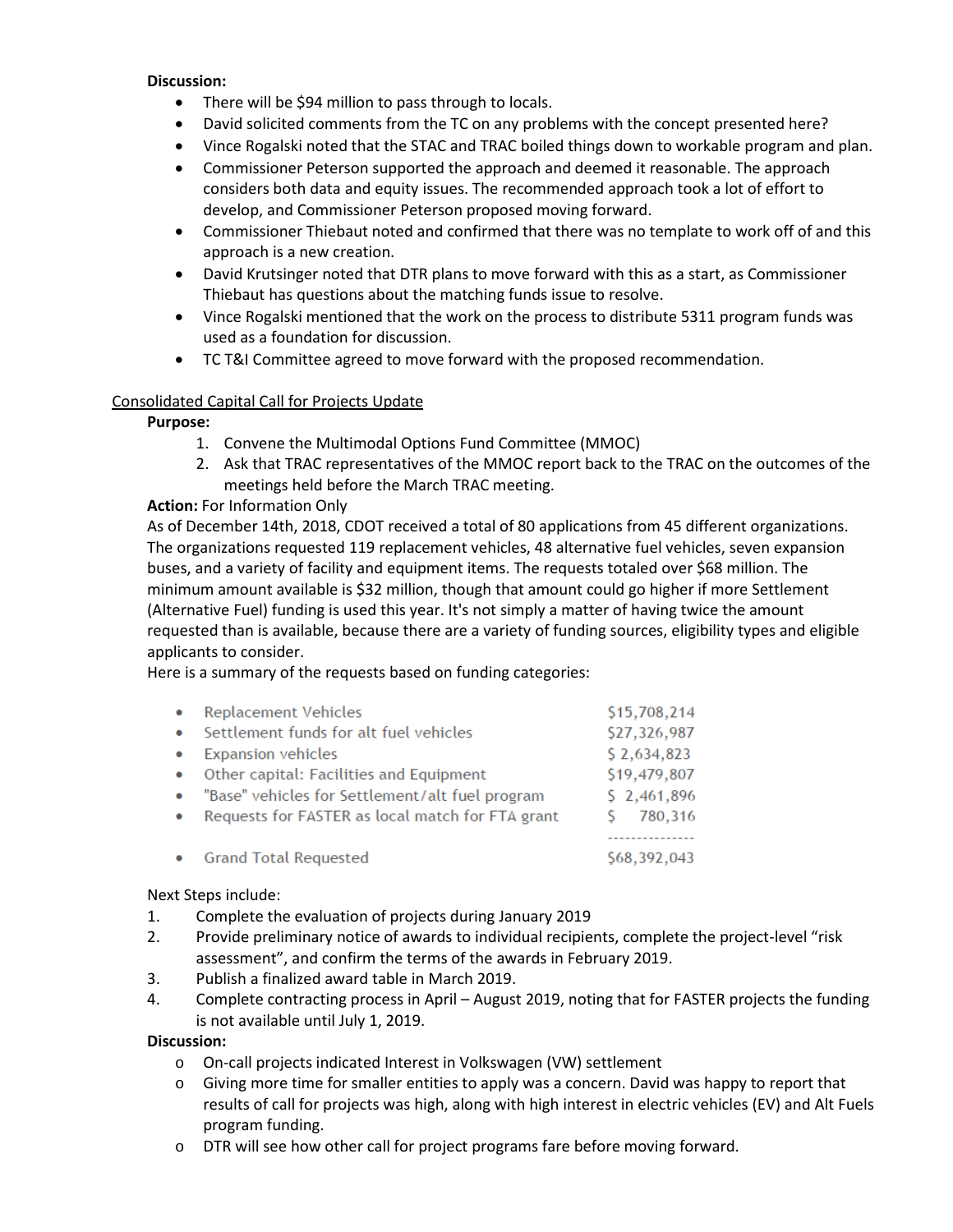# **Transportation Commission Regular Meeting Thursday, January 17, 2019, 9:30 am – 11:30 am**

**Public Comments** - None

**Call to Order, Roll Call:** All 11 Commissioners attended.

### **Comments of Individual Commissioners**

- Commissioners welcomed in the New Year and the new CDOT Executive Director, Shoshana Lew.
- Commissioner Zink talked about the love-hate relationship with snow in her area.
- Commissioner Gilliland attended a legislative breakfast. Speaker of House noted tolling would be more a part of transportation in the future and cast this in a positive light. Last year CDOT team had outstanding accomplishments including: Grand Avenue Bridge project was a huge success with 1,000s of people crossing the bridge, we started I-70 Central, C-470, I-25 Gap and I-25 North. Several grants have been awarded to CDOT and I-25 at Cimarron project has been completed. DTR's bus operations program (Bustang) is successful. Very pleased with all of this. CDOT is still confronted with additional challenges with funding with initiatives not passing. We must continue to make the best use of existing funds. Commissioner Gilliland ended by expressing support for the technology initiatives occurring at CDOT.
- Commissioner Pulido mentioned this is his second TC meeting as he was sworn in last month. Thanked CDOT staff for being helpful and engaging. This made him feel welcome. Attended the Aurora Chamber of Commerce meeting. The key takeaways from the meeting from the community and business representatives is that there is a high level of alignment of support for recognizing transportation funding needs, there is interest in mobility choices, Bustang, and the last mile. General consensus exists regarding that we can't build our way out of congestion. Would be interested to know how the new marijuana laws impact transportation safety. The C-470 project practiced an innovation – the use of conveyor belts to hall concrete. Commissioner Pulido closed with a safety note – we can't lose sight of 50 people lost per month in Colorado, and we cannot lose our focus on safety.
- Commissioner Scott mentioned that there are projects worth talking about and the progress is being made, e.g. I-25 in Colorado Springs. Recognized Karen Rowe and team in Region 2. A hidden jewel in Colorado is the Schriever Air Force Base, in El Paso County. In the middle of plains when snow storms occur, roads to this facility are a safety concern. Starting on process to address safety issues and is being done very quietly. Transportation safety is a means to an end - to get people to work safely. Recognized progress on the I-25 Gap project. Thanked Karen Rowe and her team for this work and the resulting safety improvements.
- Commissioner Stuart feels a heavy responsibility, as the majority of newly elected Colorado political leaders are from Stuart's district – Boulder, Broomfield and Adams Counties.
- Commissioner Connell took a five hours of travel time for a normally 2.5 hour trip to get here yesterday. Status on travel times on I-70 have been reported and we have improvements so far. Recognized CDOT staff for the accomplishments for this obtained to date with limited funds.
- Commissioner Hall commented that recently on I-70 at the Mesa County border there were serious crashes. Region 3 did a great job in response to address crashes at a curve with a fence. Commissioner Hall also coordinated with newly elected legislators in her district.
- Commissioner Hofmeister noted he has little to report, they have a TPR meeting on Monday.
- Commissioner Peterson noted that the new County Commissioner in Jefferson County is very pro education and children. Commissioner Peterson expressed continued interest and support of the Safe Routes to School (SRTS) program at CDOT. Want to support SRTS in terms for safety and mobility issues. Thanked CDOT staff for their work.
- Commissioner Thiebaut noted the launch of the Outrider bus service in December between Pueblo and Colorado Springs. Recognized Karen Rowe and team for pulling together 10 Counties in his district to accomplish this. Since 2013, a number of projects and programs have been accomplished. Citizens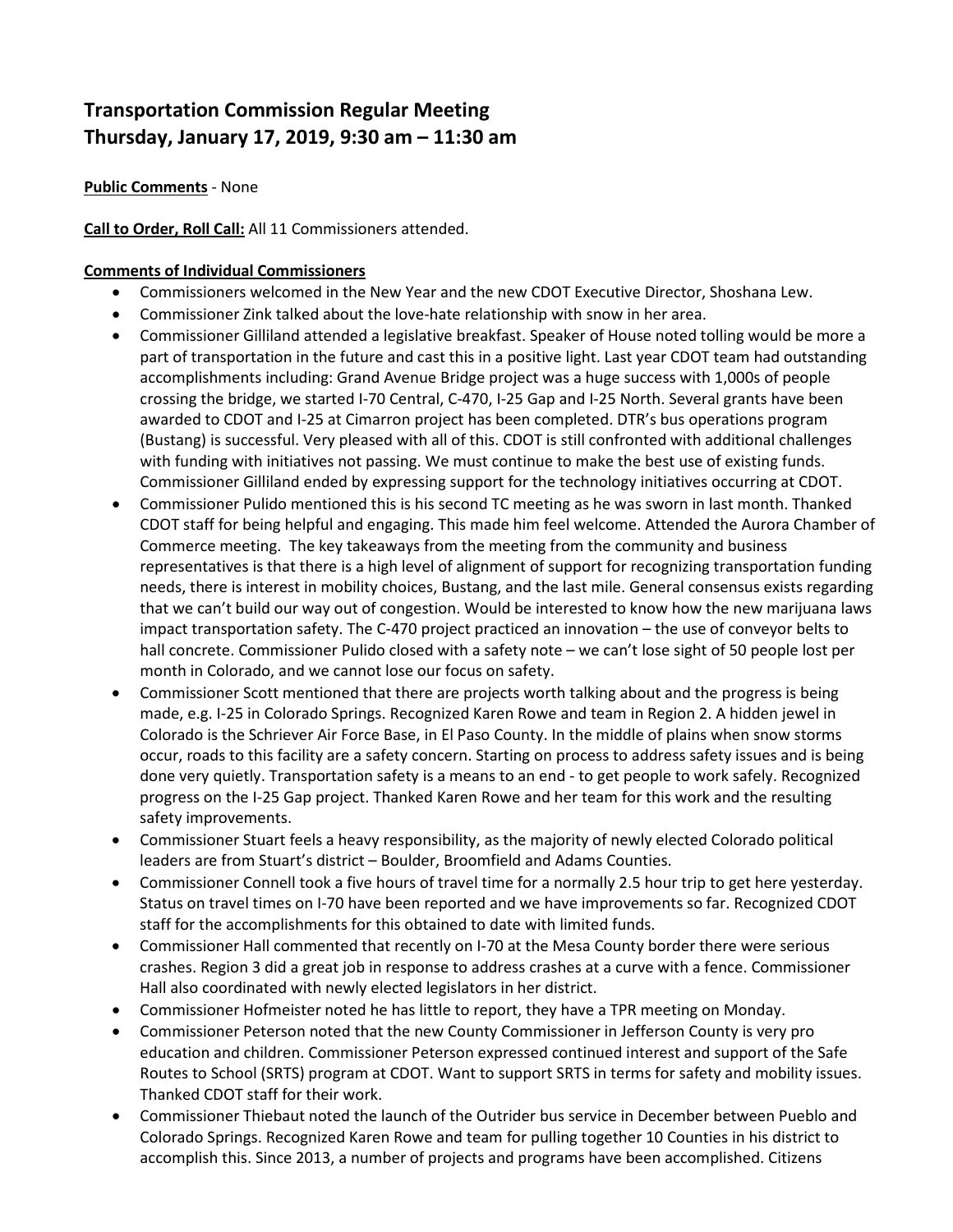appreciate it too. Lastly, traveling here noticed variable message sign of 12 deaths already this year. Safety is a key concern for us.

• Commissioner Gifford noted the reaching of a legal settlement related to the Central 70 project, which was a huge accomplishment, and allows CDOT to move forward with this important project.

# **Executive Director's Report (Shoshana Lew)**

- Executive Director Lew expressed excitement to see the collaboration and work of CDOT staff. Issues identified today we will work through together.
- All essential topics have been covered previously by others here, so won't go over again now, and we will work on them.

# **Chief Engineer's Report (Josh Laipply)**

- Welcome to Executive Director Lew.
- Attended first Transportation Research Board (TRB) convention this week filling in for other staff person.
- Gave two presentations, CDOT received a US 34 Flood Recovery award. Josh gave a presentation on the project. The award was for public communication regarding a full closure of US 34. Since then, this project has been bestowed a national award that is coming soon.
- Attended the Smart Hearing at state Legislature and Executive Director Lewis and Commissioner Gifford were there. Josh presented on lead and lag metrics and accomplishments. Hearing went well and demonstrated to the state legislature that CDOT is a data-driven organization.

# **High Performance Transportation Enterprise (HPTE) Report (David Spector)**

- David wished everyone a Happy New Year, and welcomed Executive Director Lew.
- HTPE has a contract with CDOT that is reviewed regularly and a review is in progress now.
- HPTE Board this month had one action item to pay a portion of its outstanding debt to CDOT. Yesterday \$250,000 was paid to CDOT. The remaining debt now is for FY 2013 and FY 2014.
- HPTE provides a statewide report to legislature every year. Yesterday HPTE staff shared an annual report that is on the CDOT website and has the SB 1 report as an appendix on Express Toll Lanes. It is a great reference report. David recognized his team in HPTE for their good work.
	- o C-470 tolling devices are up and running and full integration is on schedule.
	- o HPTE is working with E-470 and saving money via joining in procurement with them. HPTE is benefiting from economies of scale.
	- o In terms of Public Private Partnerships (P3), HPTE continues daily operations with Plenary on US 36 and the work on Central 70; we are also maintaining and continuing development of good partnerships, such as those with CDOT Regions 1 and 4, Plenary, City and County of Denver, etc.
- HPTE's contracted Transportation Demand Management (TDM) provider presented to the HPTE Board yesterday.
- Working with project teams on innovative financing for C470, I-25, etc.
- Express Lanes Master Plan is underway. Two stakeholder workshops were held recently and the project is going well. We are now in the data collection phase.
- A public and educational outreach campaign regarding express toll lanes called *when it matters most* is in progress.

# **FHWA Colorado Division Administrator's Report (John Cater, Division Administrator)**

- FHWA is not impacted by the government shutdown as the FAST Act, a multi-year bill funds FHWA. We are operating in a mode of business as usual.
- Bad news is the direction of transportation funding nationally. Need to know the position on funding with Congress. We will hear more by September 2020.